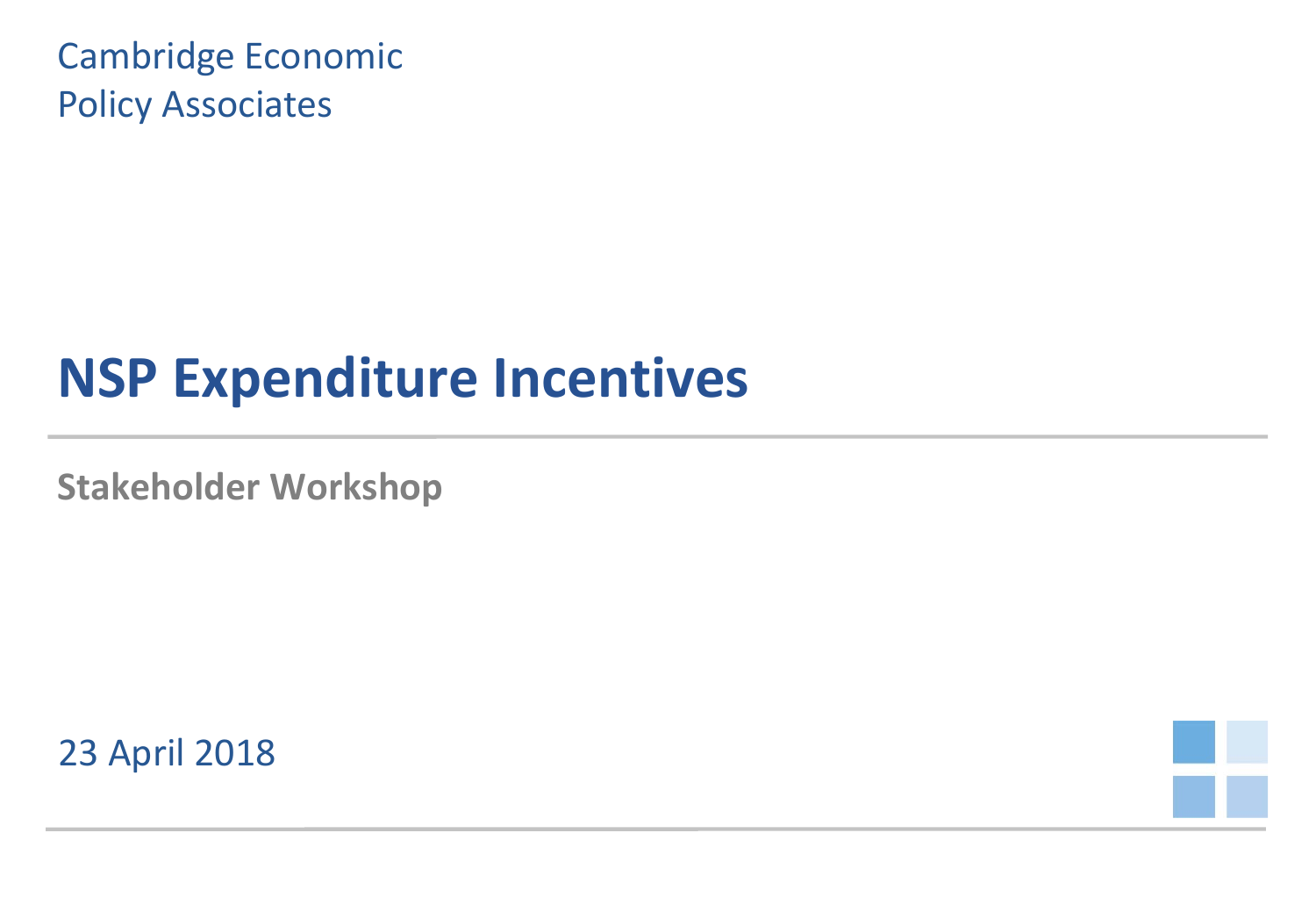#### **Agenda**



#### Introduction

- Financial incentives in the current framework
- Observable indicators
- Financial incentive strength modelling results
- Other incentives
- **Conclusions**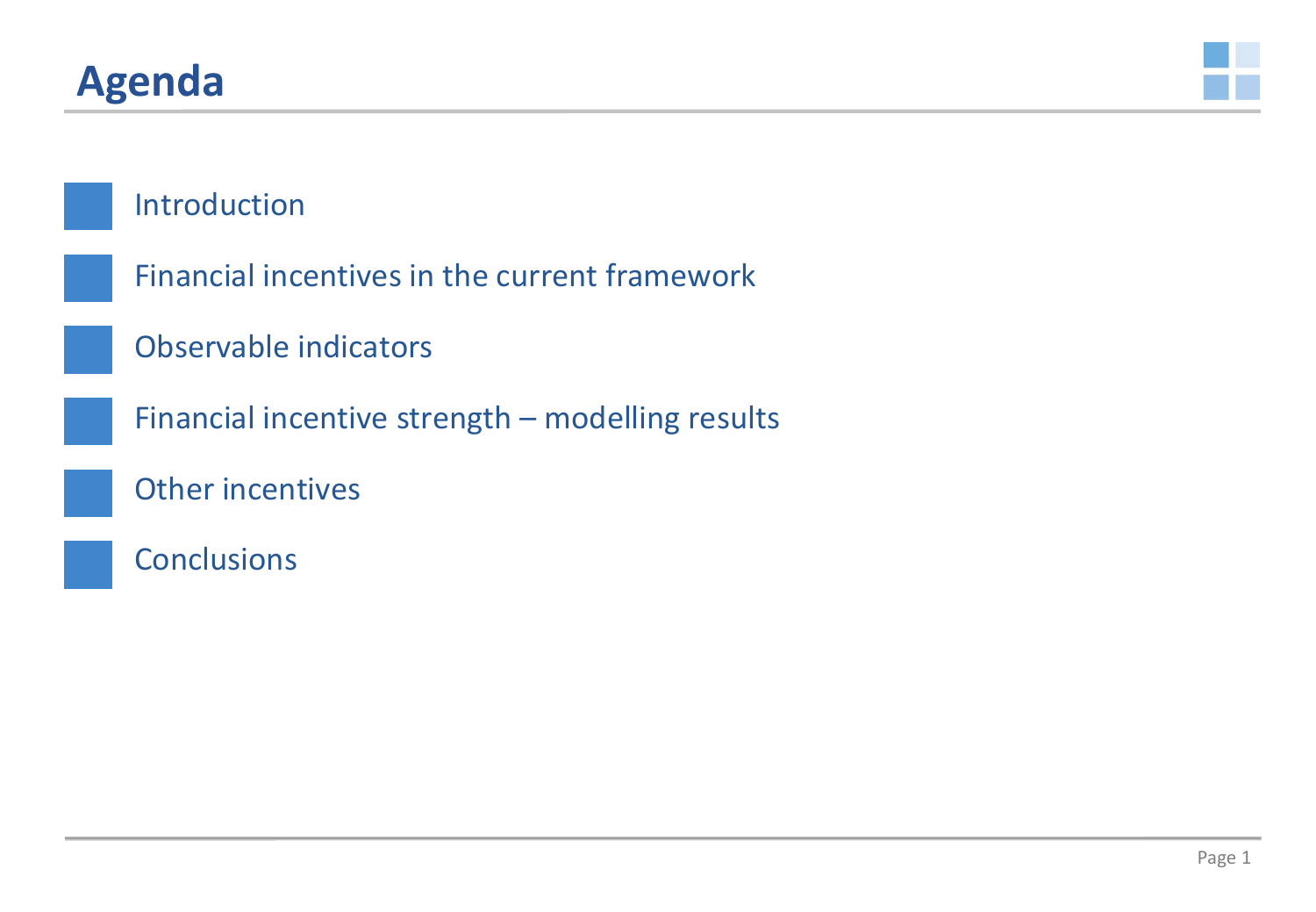

#### 1 **INTRODUCTION**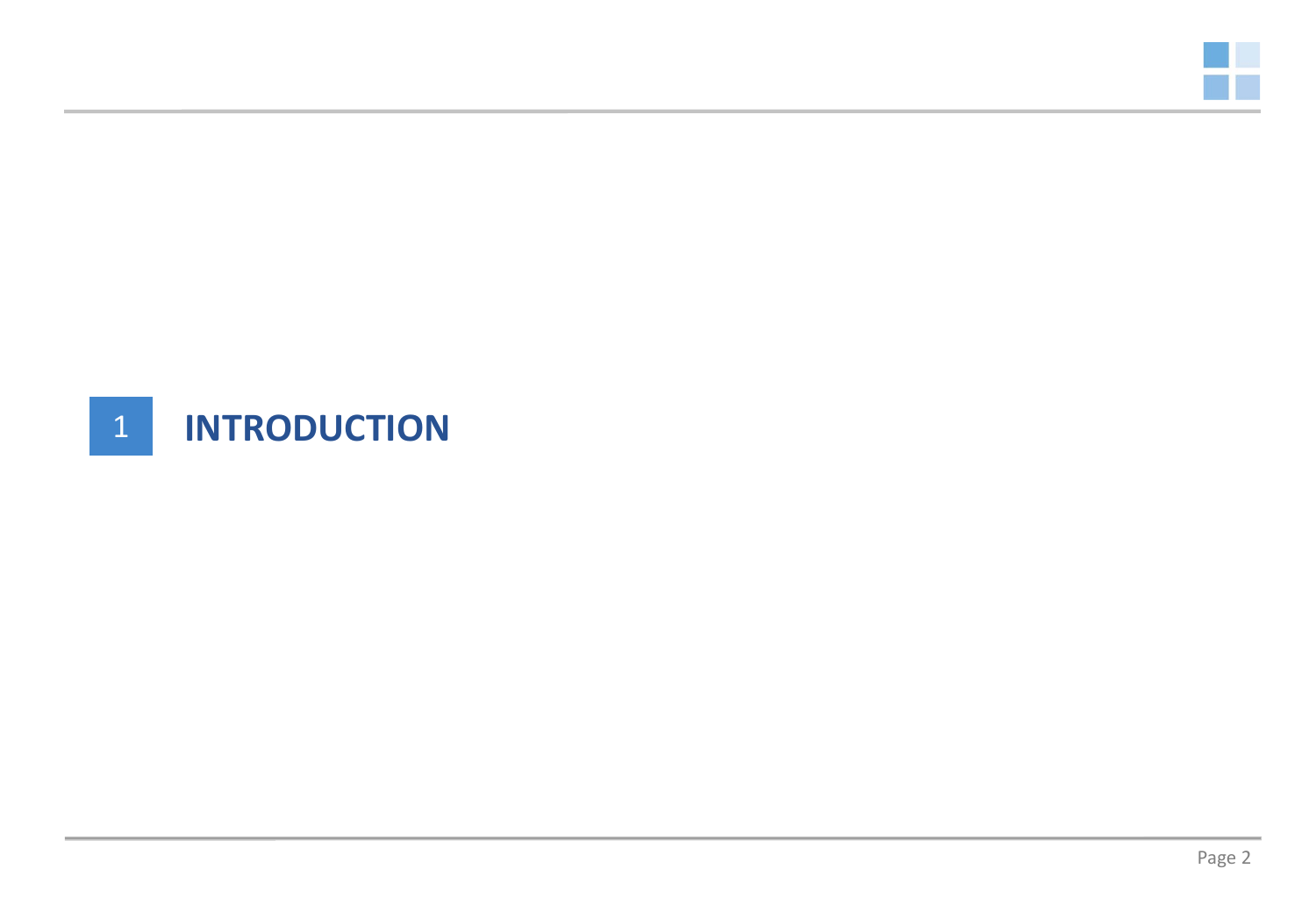### **Previous views and analysis**



#### **Power of Choice (2012)**

• AEMC - under prevailing rules, *"a clear bias to capital expenditure in favour of operating expenditure, both in terms of the potential to make profit and certainty about cost recovery".*

#### **DMIS rule change (2015)**

- AEMC DNSPs *"have no financial incentive to factor in broader market benefits from non-network options and they may have limited incentives to trial new non-network options"*.
- Led to introduction of DMIS and DMIA

#### **DMIS (2017)**

- AER regulatory treatment of opex/capex could lead to capex bias if NSP:
	- Prefers relatively stable long-term cash flows.
	- Receives an allowed rate of return above its actual WACC.
	- Values options to defer capex less than consumers, due to protection from overinvestment that NSPs receive under the current rules.

#### **Institute for Sustainable Futures**

**(2017)**

• Found bias in favour of network capex rather than non-network opex.

#### **Contestability rule change (2017)**

- AEC concerns that NSPs biased towards:
	- Capex over opex solutions
	- In-house approaches over outsourced approaches
	- Their own ring-fenced affiliates over third-party providers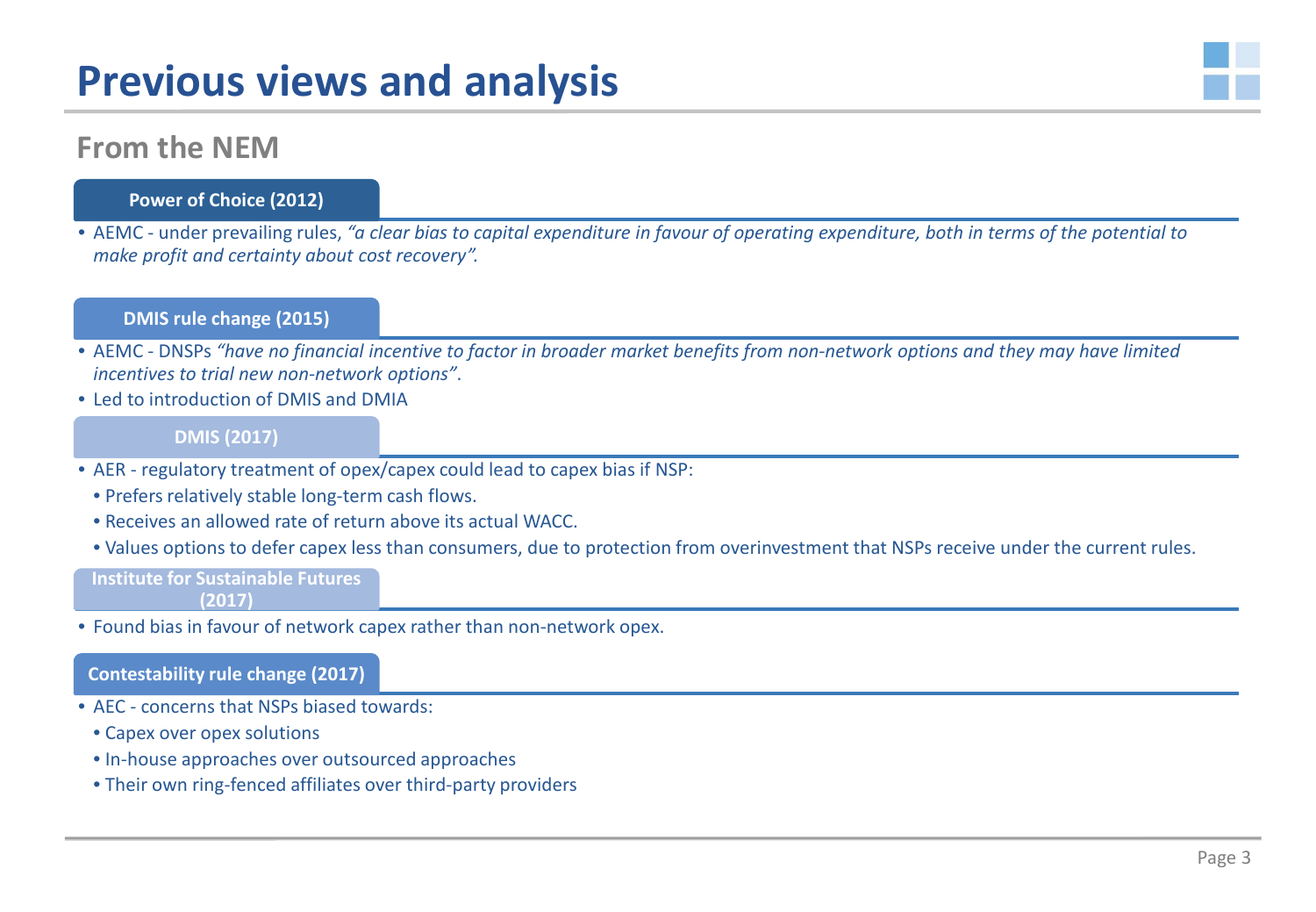

#### **From other jurisdictions**

**Ofgem** 

- Capex bias concerns emerged under DPCR3 (1998)
- No conclusive evidence concerns centred around capitalisation policies and impact of opex benchmarking.
- Main steps to address perceived bias started under DPCR5, leading to current totex approach.

**Ofwat** 

- 2011 paper found self-fulfilling *perception* of capex bias.
- Also concluded that companies responded to complex incentives in unintended ways.
- Most recent price controls adopted totex approach.

- Independent review highlighted perceived capex bias.
- Capex projects could be clearly defined, and allowed companies to "enjoy the long-term return on the resulting addition to the RCV"
- Opex carried risk of appearing inefficient under opex benchmarking

#### NY REV

- PSC noted concerns that a return on capex, but not on opex, could lead to a capex bias.
- NY REV framework aimed to remove disincentives to undertake opex.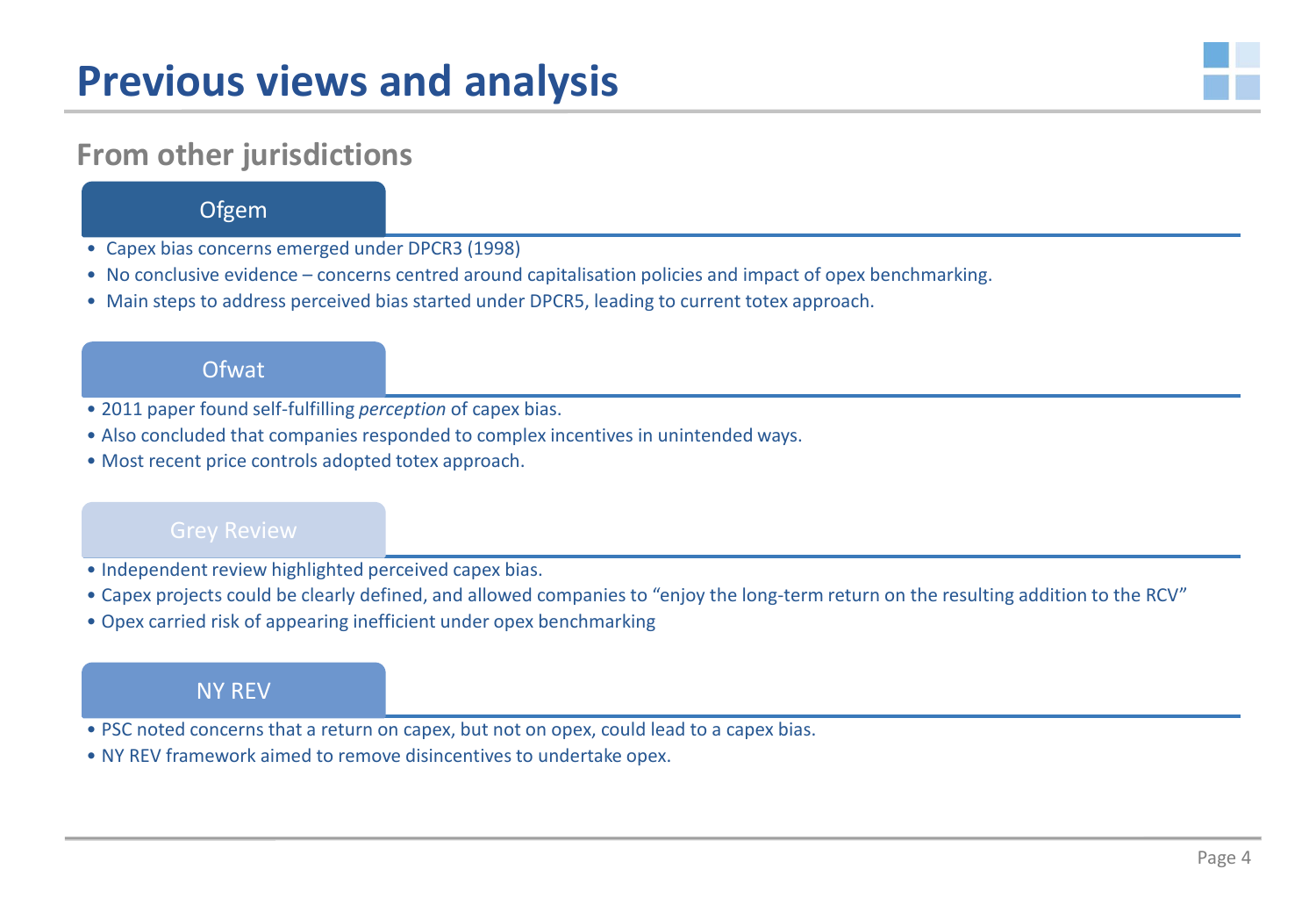## **Current regulatory framework**



#### **Building blocks**



- Developed in context of requirements for investment in long-lived assets.
- With emergence of distributed energy resources (DER), expected that NSP service provision could increasingly involve opex solutions.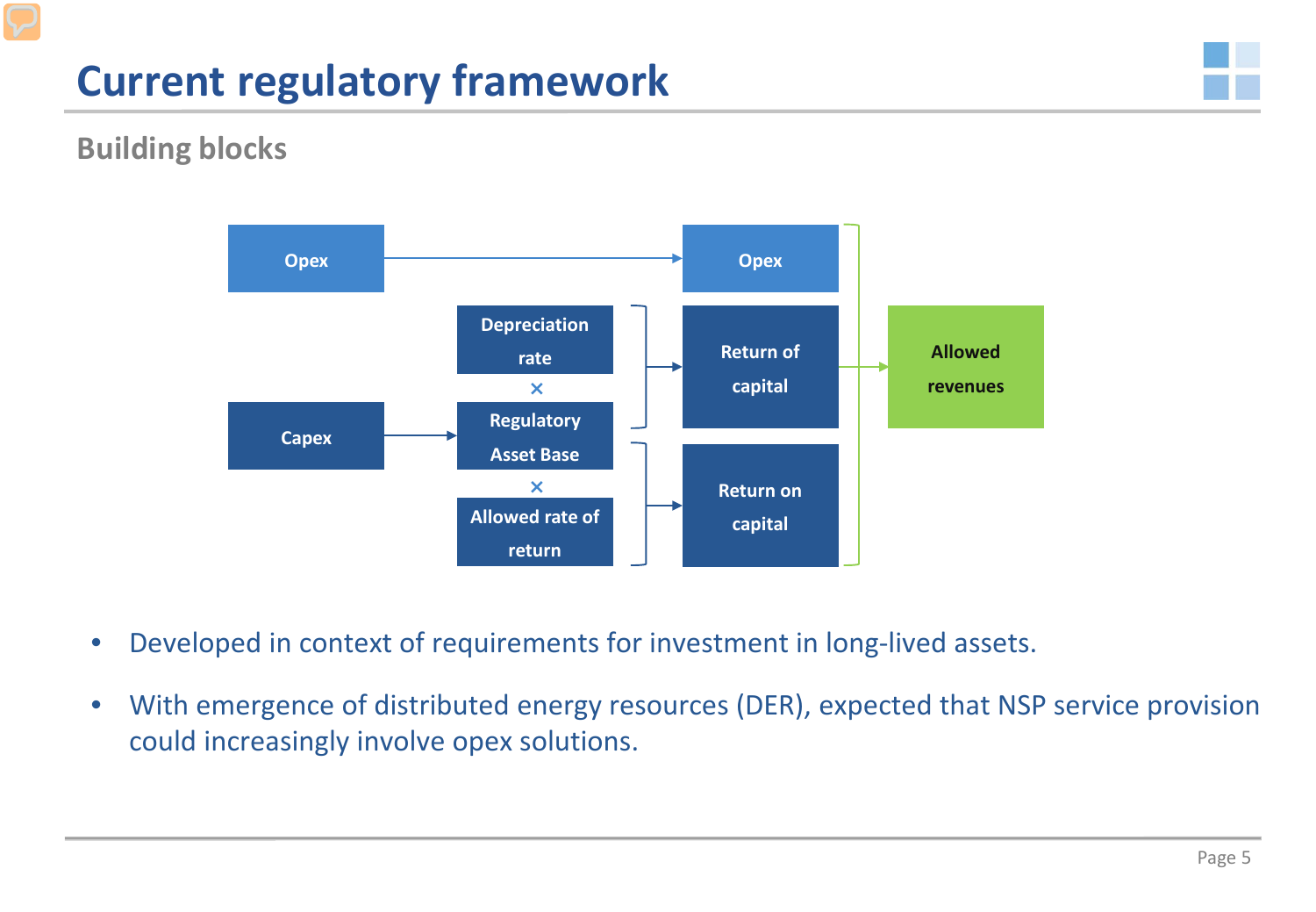## **Overall approach**



#### **We have considered a range of potential sources of evidence**

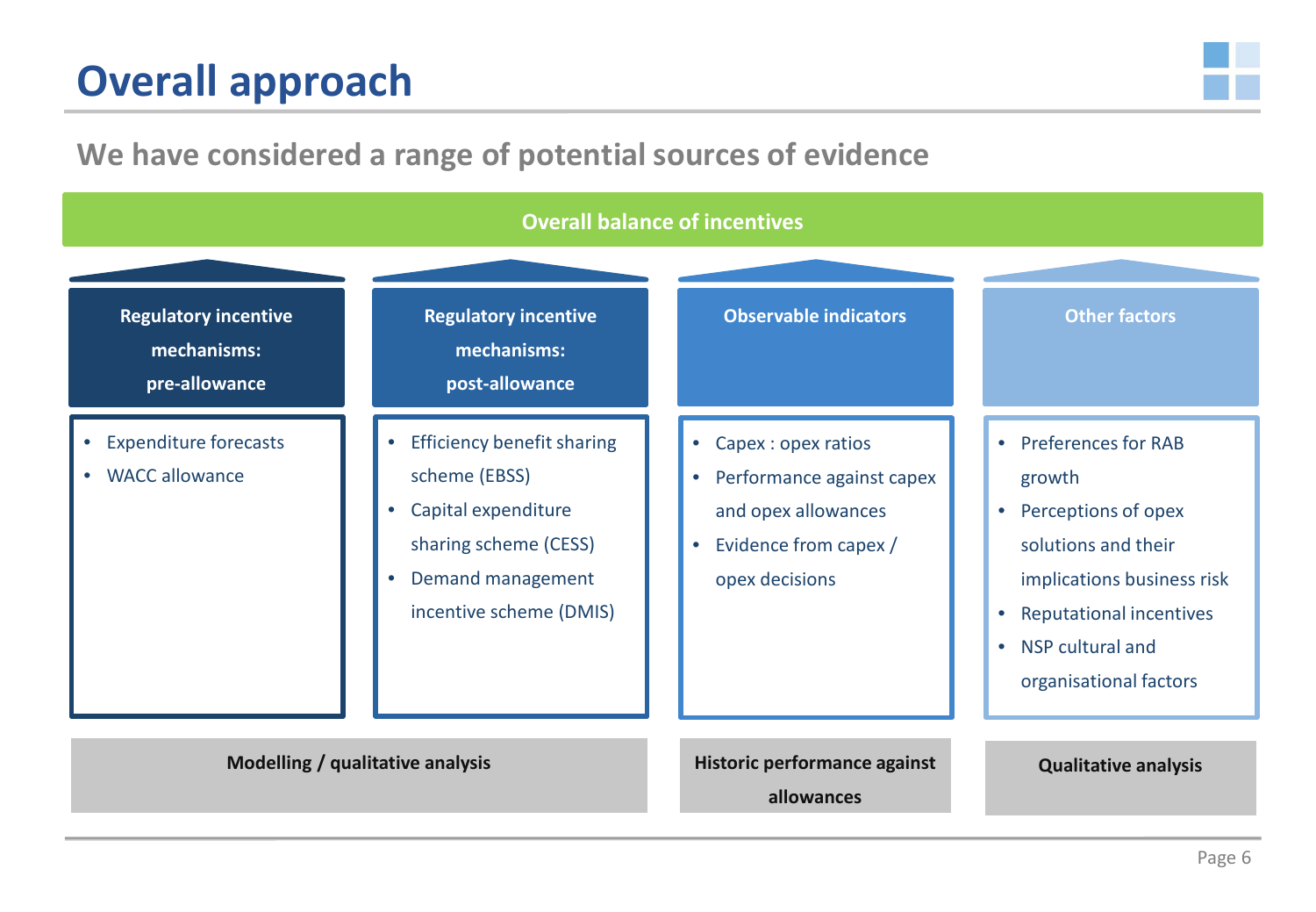## **Conclusions**



**Clear that incentives are not equalised across opex and capex**

- Evidence does **not point conclusively to a systematic bias**
	- CESS / DMIS have improved balance of incentives across opex and capex, but not in all cases.
	- Modelling of financial incentives indicates that NSPs could face a capex bias, or a weak opex bias, depending on the approach and assumptions.
	- More qualitative analysis indicates NSP/investor preferences for long-term, stable cash flows.
	- Combined with the current RAB-focussed regulatory framework and greater revenue uncertainty under a more opex-intensive business model, this points towards a preference for capex.
- Does not appear that incentives are always balanced.
	- Different biases may prevail at different times. The modelled opex bias is weaker than the modelled capex bias
	- Complex interactions between incentive mechanisms increases the risk of unintended outcomes.
- Across all the evidence there does appear to be a capex bias.
- Under separate opex and capex incentive mechanisms, there is **no simple fix** to equalise incentives in all circumstances.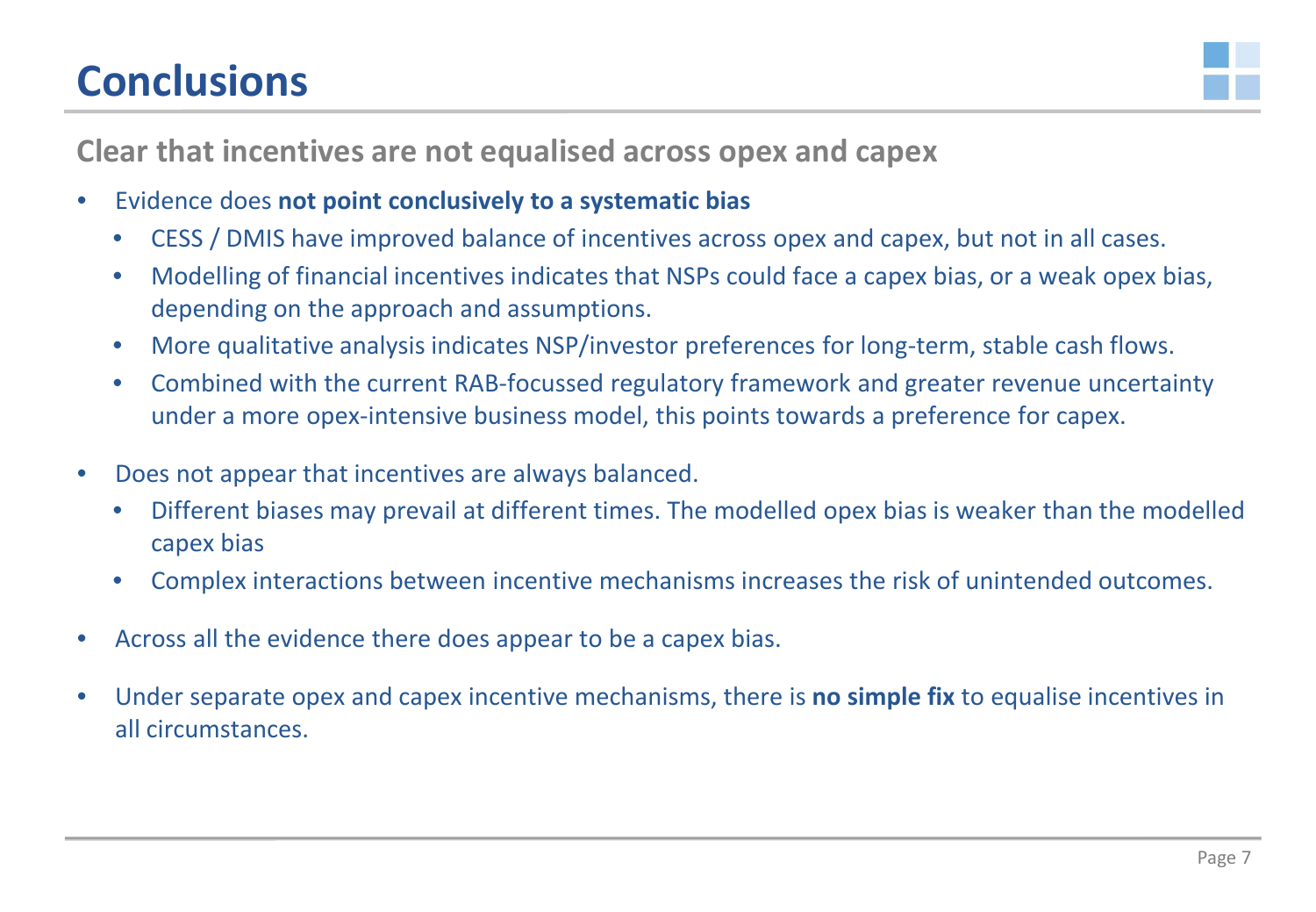

#### 2 **FINANCIAL INCENTIVES**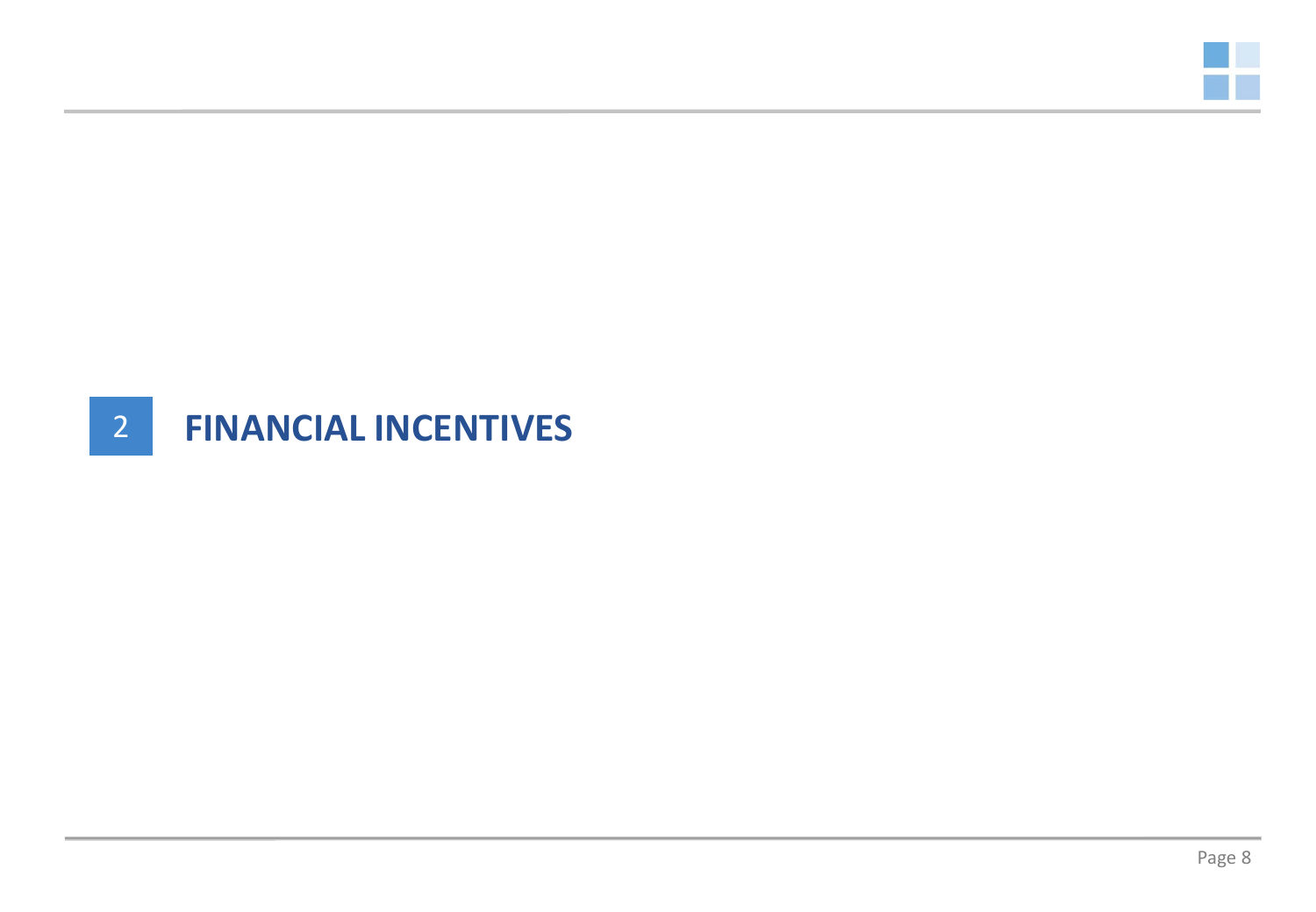#### **Regulatory incentives**



**We have considered pre- and post-allowance incentives**

- Main incentives under the current framework:
	- 1. Cost assessment process
	- 2. WACC allowance
	- 3. Efficiency benefit sharing scheme (EBSS)
	- 4. Capital expenditure sharing scheme (CESS)
	- 5. Demand management incentive scheme (DMIS)
- Interactions or NSP understanding of interactions
	- key to outcomes.

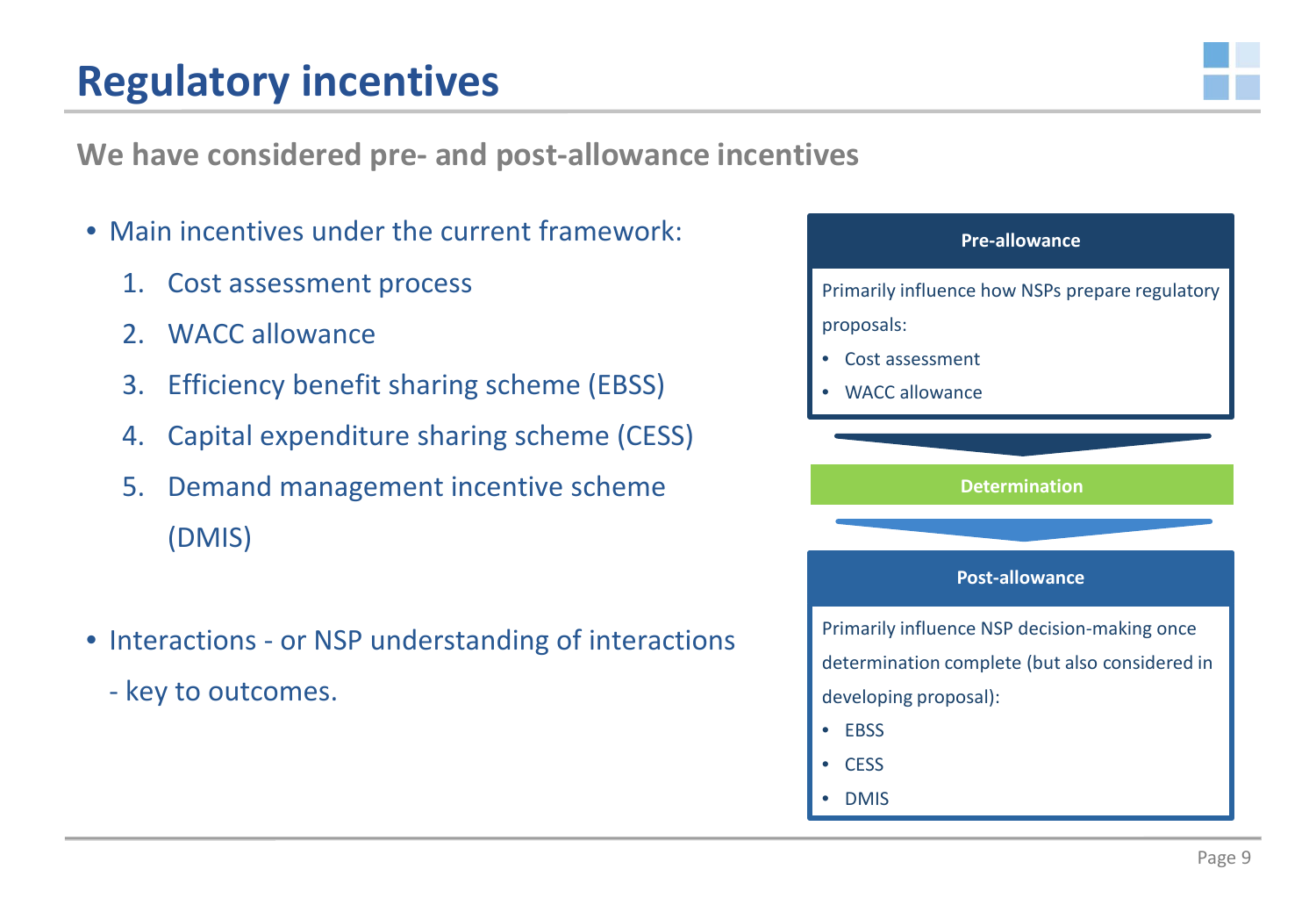#### **1. Cost assessment process**



**General incentive to obtain allowance above forecast efficient cost, but mechanics of cost assessment may influence capex/opex choices**



- AER typically relies on revealed cost basestep-trend approach:
	- Determines efficient opex for **base** year.
	- Applies **step** changes for opex not reflected in base.
	- **Trends** for input costs, productivity and output growth.
- Relies on assumption that opex is relatively constant over time.



- Profile driven by need to replace aging assets and changes in demand.
- Revealed capex useful, but not to same extent as for opex.
- AER must rely on a more bespoke cost assessment and greater degree of judgement.
- More scope for information asymmetry compared to opex.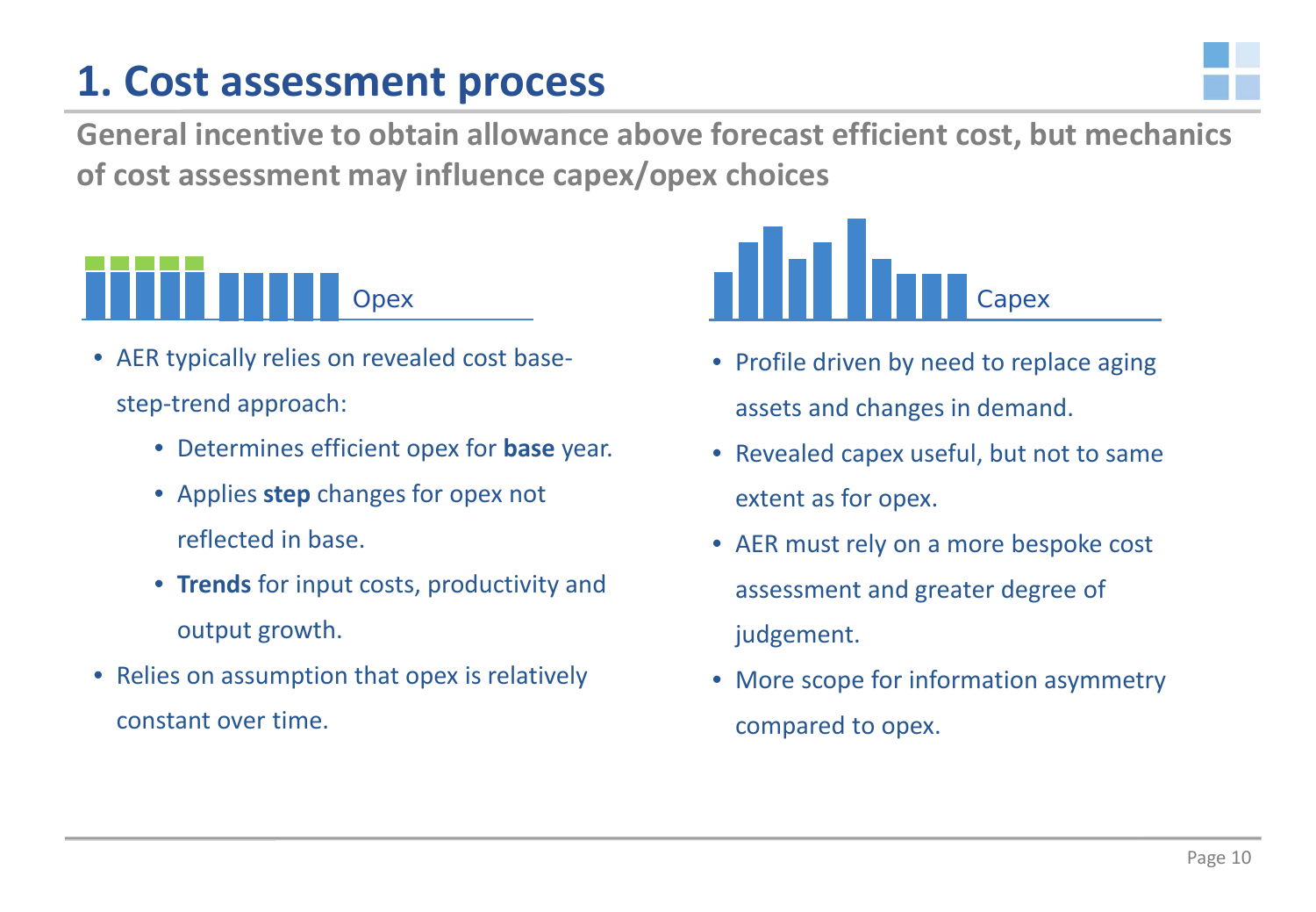#### **1. Cost assessment**



**Does not prove there is a capex bias. However…**

 Cost assessment process creates greater uncertainty around future allowances for an opex project **1**

- If out of sync with other NSP practices, an NSP that adopts opex instead of capex could appear inefficient in benchmarking.
- Opex solutions exposed to input price and productivity changes above/below AER expectation.
- For capex, NSP is exposed to risk/reward that actual WACC may be higher/lower than the allowed rate of return. **2**
- AER may conduct *ex post* capex review, if NSP spends above its allowance. **3**
	- Encourages NSPs to avoid the review.
	- Could also incentivise seeking higher capex allowances to provide headroom.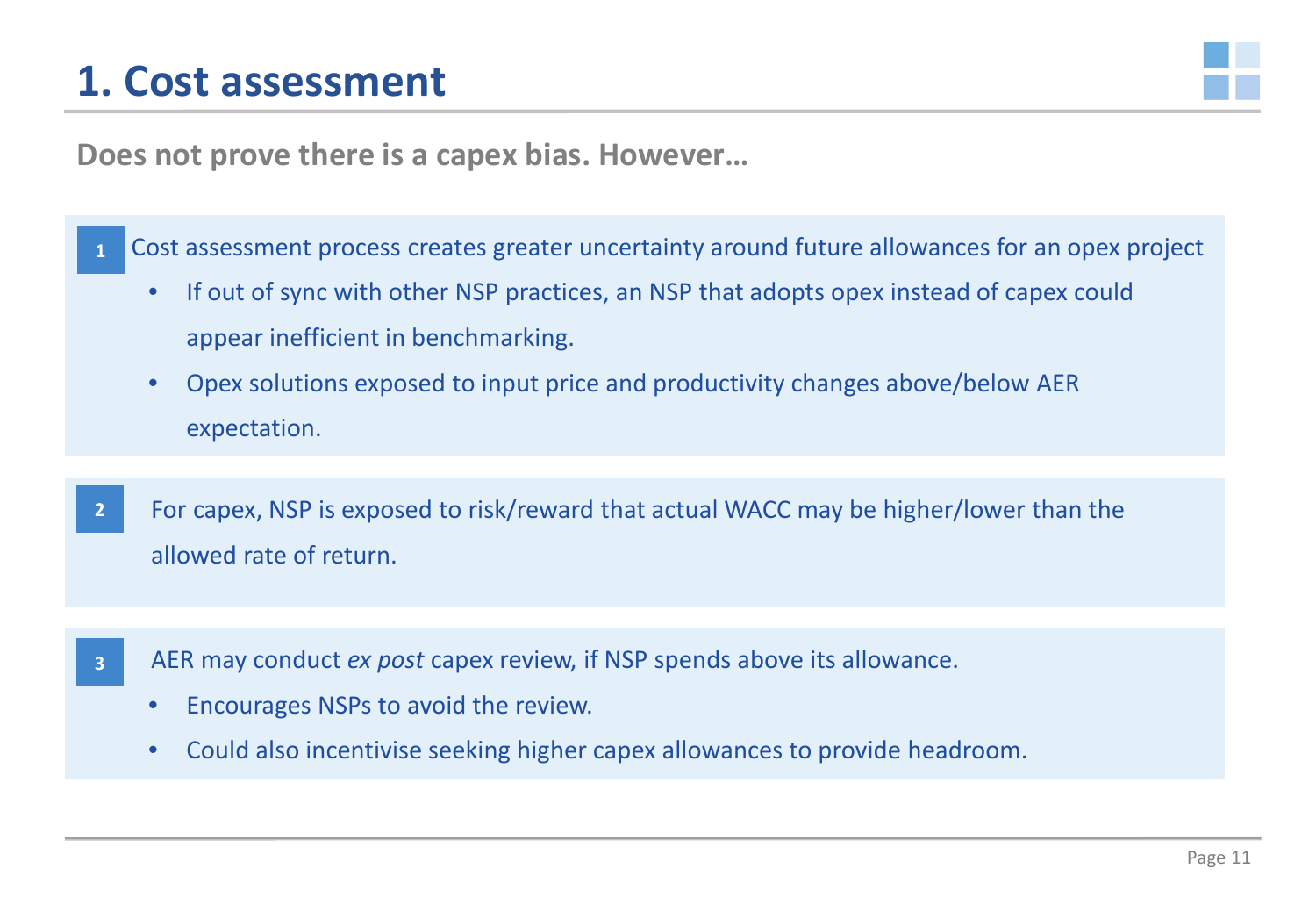## **1. Cost assessment and uncertainty**



#### **Higher for opex compared to capex**



- Expected capex and uncertainty (dotted line). Allowed revenue (solid line). 1 2
- Starting revenue for Period 2: actual capex and forecast depreciation in Period 1. 3
- As RAB and depreciation are known, NSP only faces uncertainty in future periods from the allowed WACC. 4



1 Expected opex (therefore allowed revenue - solid line) and uncertainty (dotted line). 2 NSP's uncertainty on future revenues, as viewed from 'day 1', increases at each determination - the allowance may change to reflect out-turn opex in the previous regulatory period.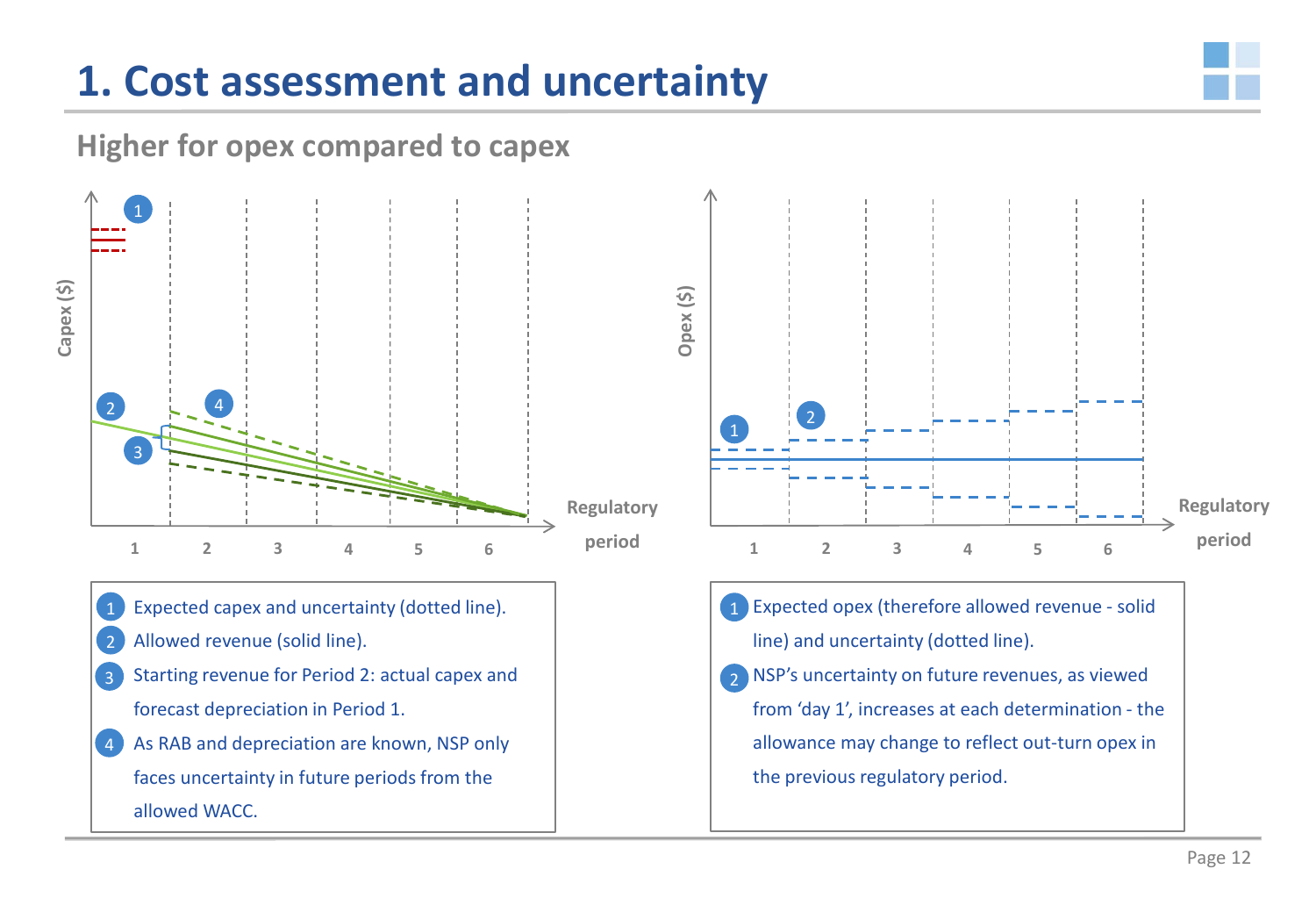## **2. WACC allowance**



**Neutral capex/opex incentive, if allowed WACC matches actual WACC**

- Allowance set against the BEE
	- WACC determination relatively transparent.
	- NSPs should be able to estimate allowed WACC when preparing their regulatory submission.
- If NSP believes it can **outperform** allowed WACC => may favour capex solutions over opex solutions to increase the RAB (assuming a trade off is possible)
- If NSP expects to **underperform** allowed WACC => may prefer to reduce capex in favour of opex solutions (assuming a trade off is possible) – although this may be offset by the opex assessment process described above.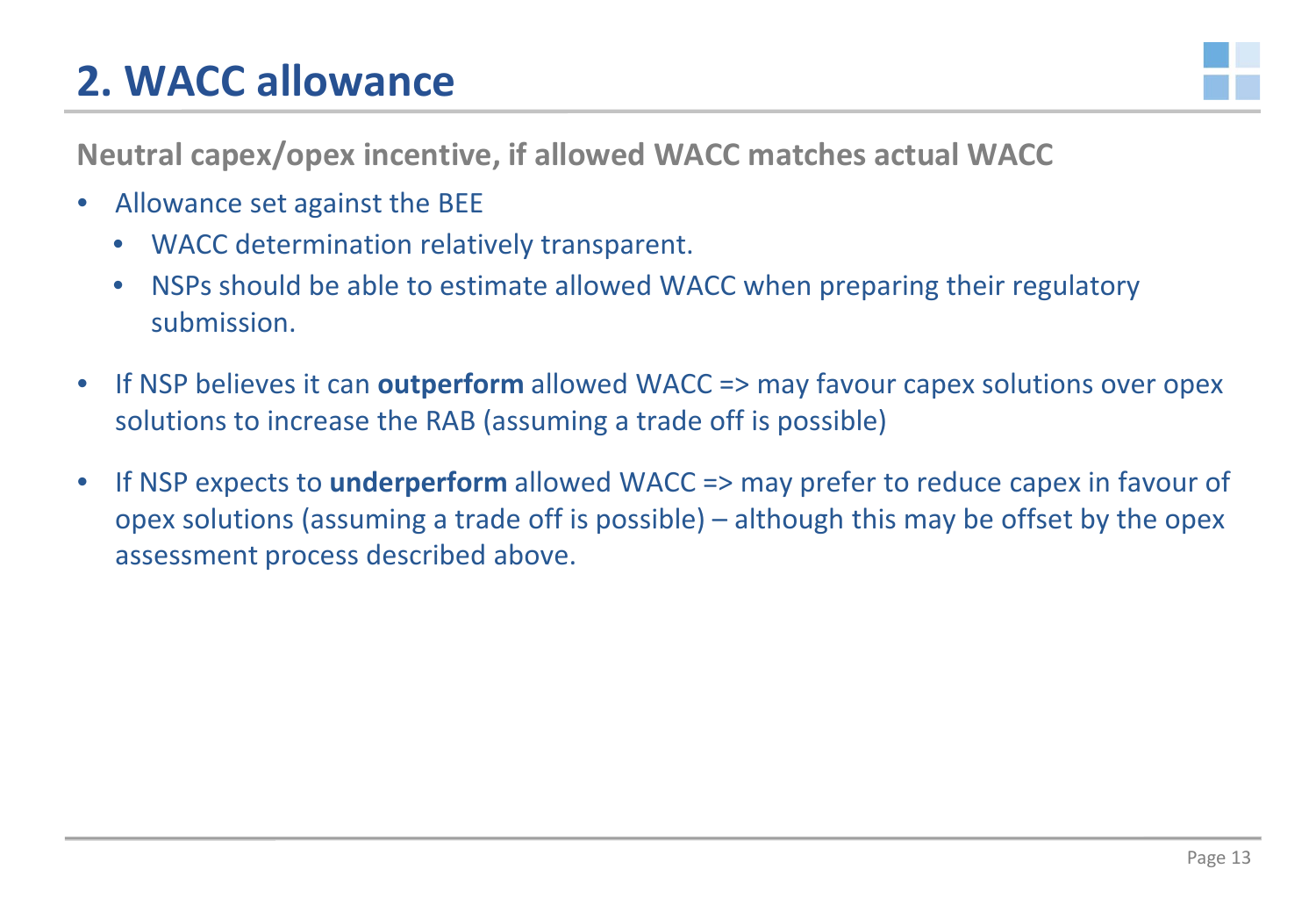## **2. Exposure to systematic and business risk**



**If opex solutions seen as 'riskier', an incentive to prefer capex**

- Cost of capital increases with greater exposure to systematic risk (beta component of cost of equity).
	- Incentive to reduce exposure to systematic risk where possible.
	- If main systematic risk exposure relates to opex cash flows, NSP may prefer to undertake capex projects.
- Company-specific risk may also affect incentives.
	- Investors can diversify to limit exposure to company-specific risks.
	- Still likely to be concerned with how NSP appropriately manages company-specific risks.
	- Engaging in more 'risky' solutions may increase volatility around expected returns.
	- Debt providers also concerned about company-specific risk, due to downside exposure if company fails or underperforms.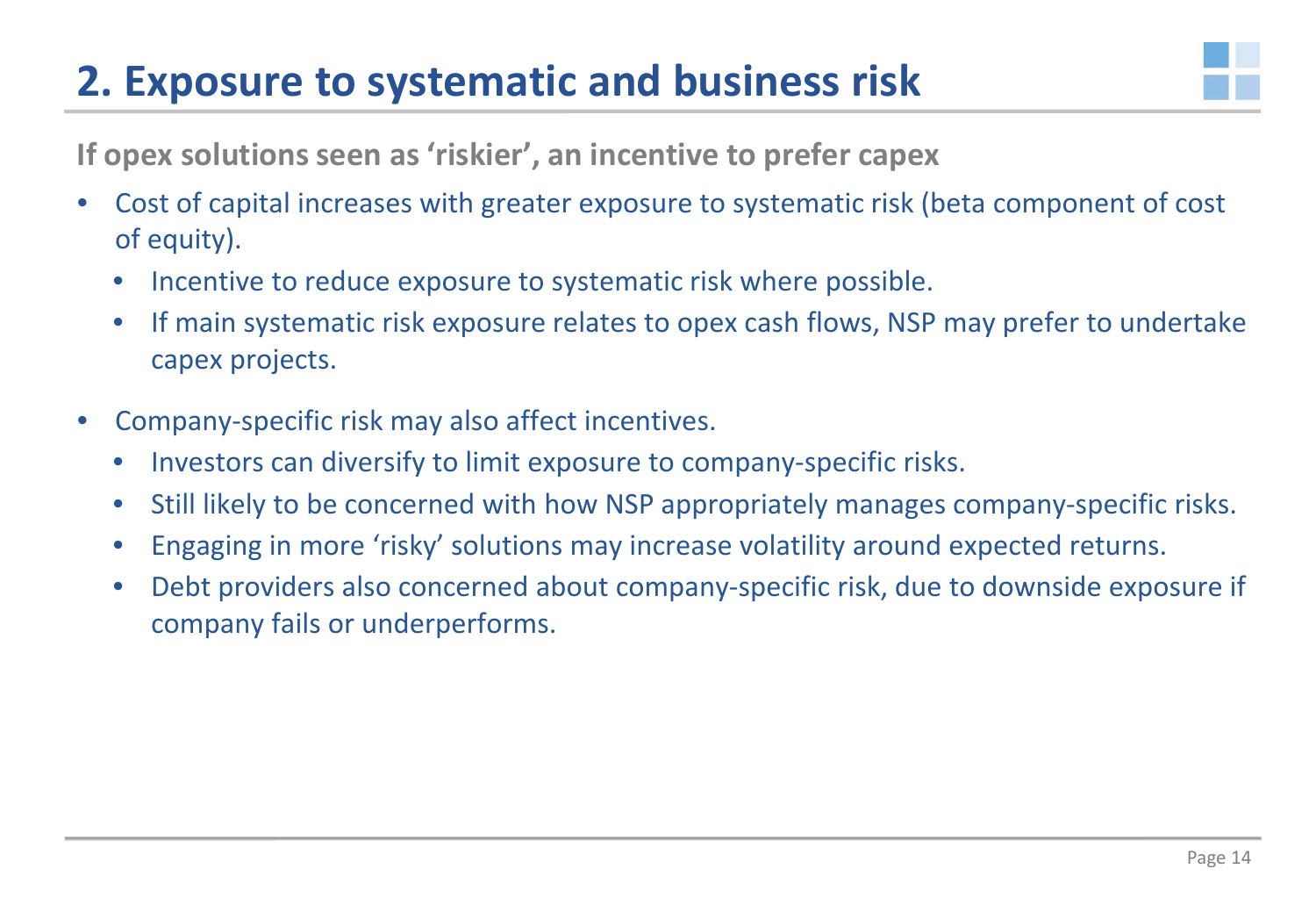## **3. EBSS**



**Aims to equalise incentive for efficiency gains across time**

- Introduced to:
	- Remove incentives for NSPs to increase base year costs in order to increase allowances
	- Equalise incentives to achieve efficiency gains over the entire regulatory period.
- EBSS allows NSP to keep recurring savings (or bear recurring losses) for six years.
- 30% sharing factor, based on an in-perpetuity calculation and 6% WACC.

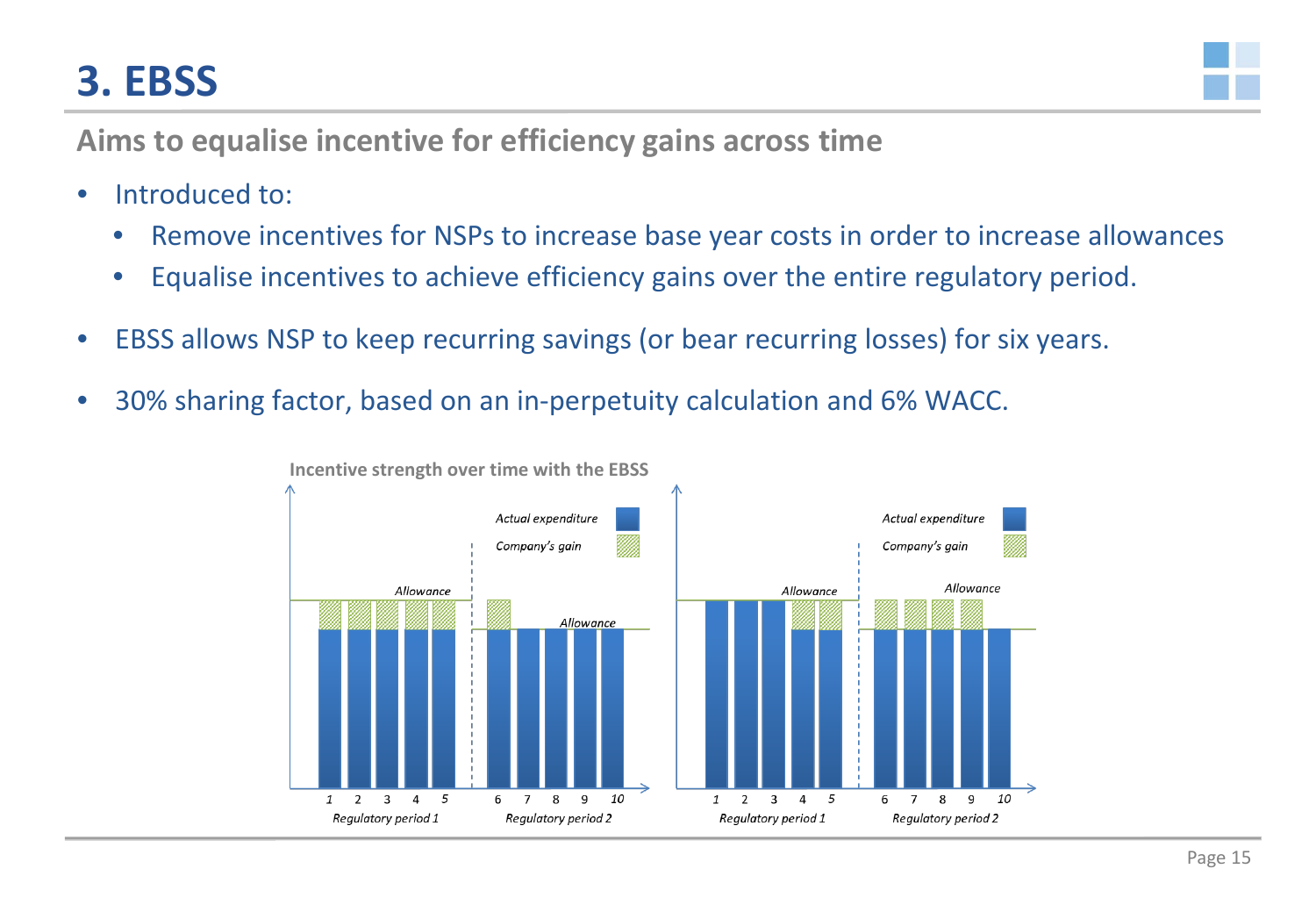## **4. CESS**



**Better balances incentives over time, and with opex**

- Introduced to work alongside EBSS to:
	- Equalise incentives to achieve capex savings over the entire regulatory period.
	- Balance incentives across opex and capex.
- Allows NSP to retain (bear) 30% of any under / overspend compared to their allowance.
- 30% is the *pre-tax* sharing factor.
- Capex overspend may be subject to *ex post* review, through which AER may decide to remove capex from the RAB and reverse CESS penalty reward
- CESS may also be adjusted in the case of material deferrals (more on this later)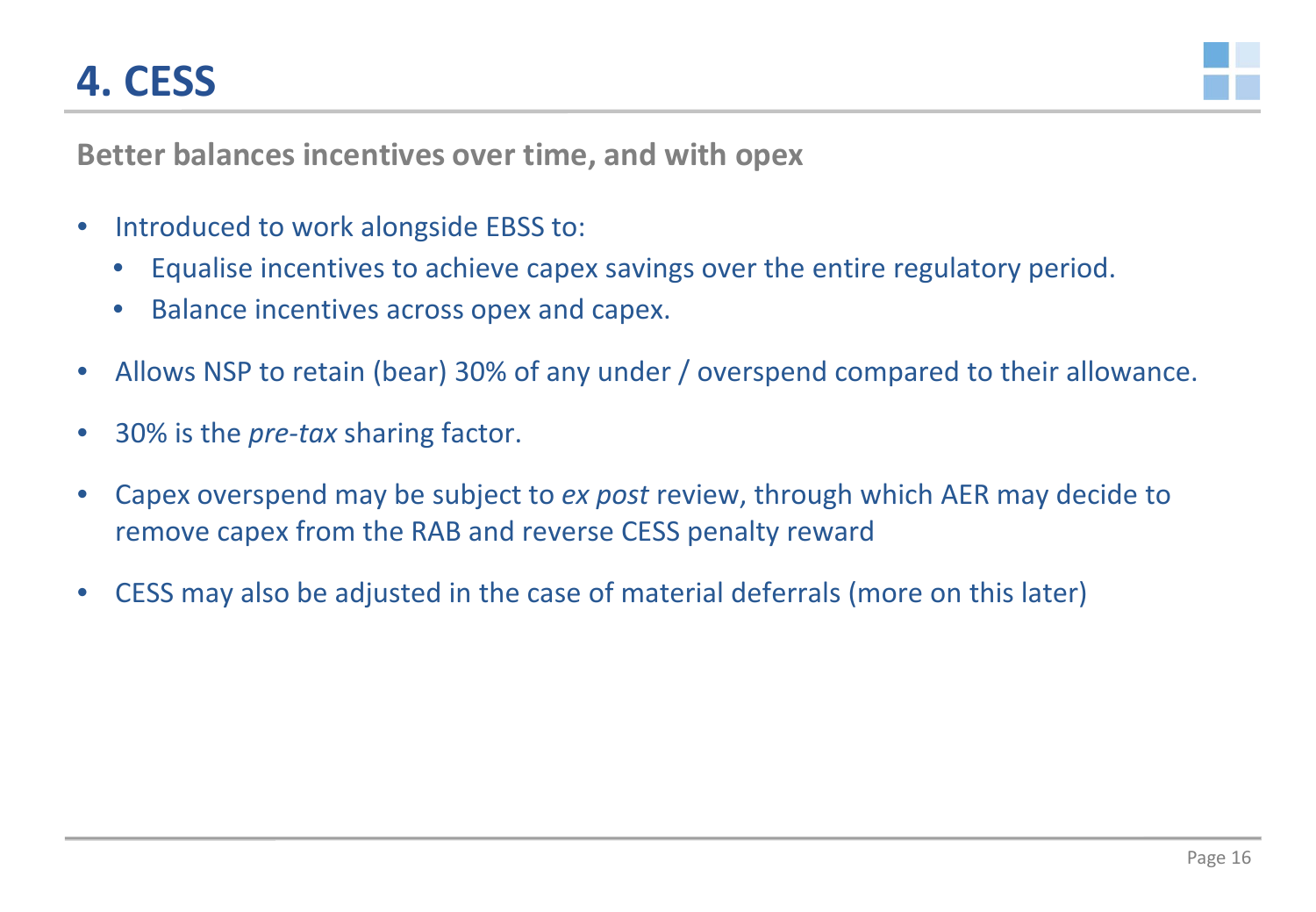### **5. DMIS**



**Aims to balance incentives for NSPs to undertake DM projects**

- Design finalised by AER in 2017, to apply from April 2018.
- Responded to AEMC finding that DNSPs had "*no financial incentive to factor in the broader market benefits from non-network options and they may have limited incentives to trial new non-network options" (2015)*
- For eligible DM projects, DNSPs may receive incentive payment capped at the lower of:
	- Expected present value (PV) of DM project costs x cost multiplier (currently 50%).
	- PV of the project's net benefit.
- Maximum incentive payment in any one year capped at 1% of total revenue allowance.
- Requires DNSPs to:
	- Assess whether the DM solution is the preferred option (RIT-D or minimum project evaluation requirements).
	- Prepare and submit an annual compliance report to the AER.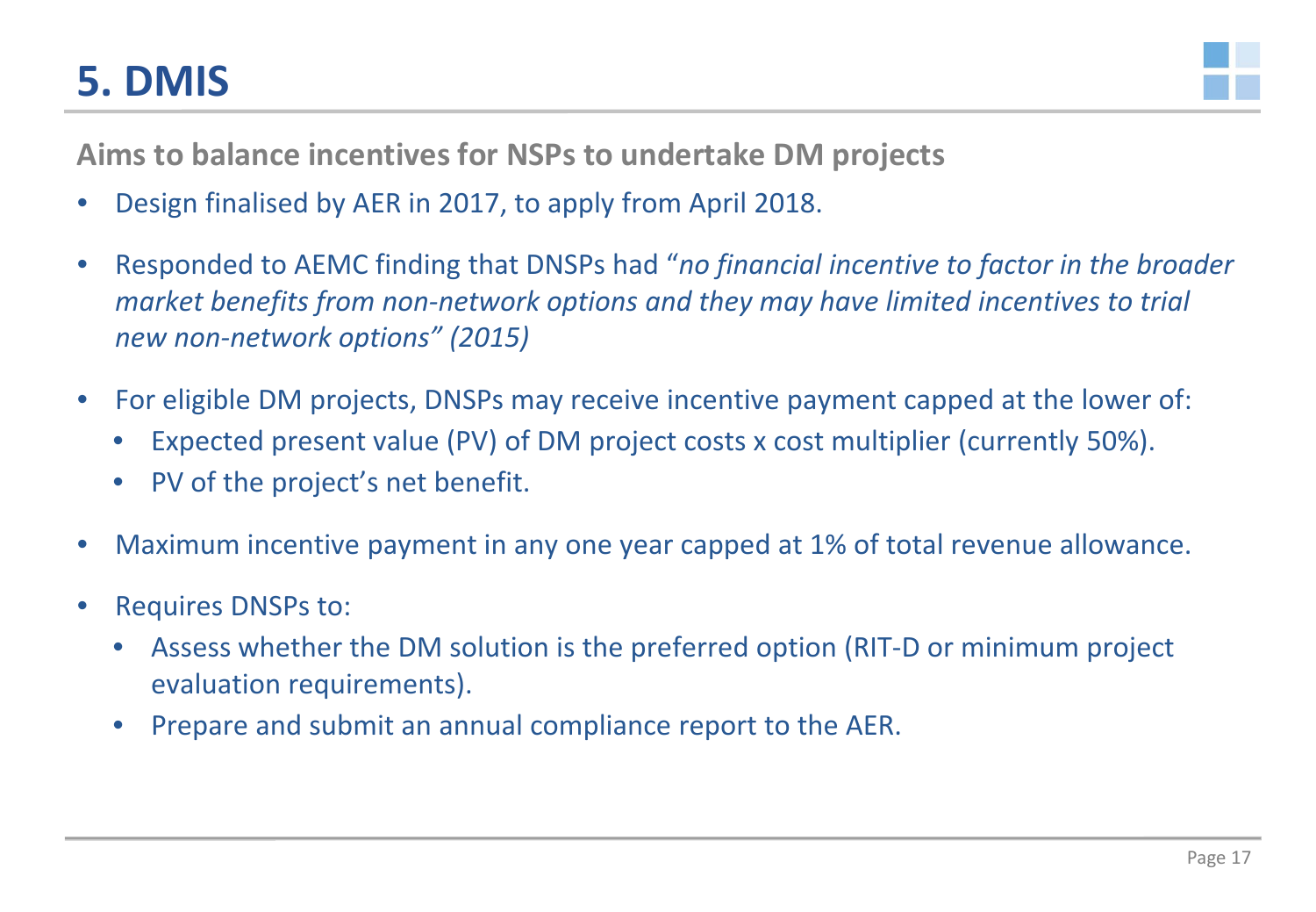#### **Summary**



#### **Interactions between the different incentives are complex**

| <b>Incentive</b>   | <b>Influence on NSP decisions</b>                                                                                                                                                     | <b>Contributes to a capex bias?</b>                                                                                                                                                                                                                                                                                                                                   |
|--------------------|---------------------------------------------------------------------------------------------------------------------------------------------------------------------------------------|-----------------------------------------------------------------------------------------------------------------------------------------------------------------------------------------------------------------------------------------------------------------------------------------------------------------------------------------------------------------------|
| Cost<br>assessment | Overall incentive to seek higher capex and<br>opex allowances.<br>Efficiency gains reduce future opex<br>$\bullet$<br>allowances.<br>Capex typically 'one off' bespoke<br>assessment. | <b>Potentially</b><br>Possible incentive to propose capex rather than opex to:<br>Improve performance in opex benchmarking.<br>$\bullet$<br>Provide headroom to avoid ex post review.<br>$\bullet$<br>Increase certainty over future allowances<br>$\bullet$<br>Due to information asymmetry, capex may be (or<br>perceived to be) able to gain approval more easily. |
| <b>WACC</b>        | Incentive to outperform WACC allowance.<br>$\bullet$<br>More 'risky' innovative or alternative opex<br>$\bullet$<br>solutions may increase volatility around the<br>expected return.  | <b>Potentially</b><br>If NSP believes it is likely to outperform the WACC.<br>$\bullet$<br>If NSP considers that opex solutions could increase<br>$\bullet$<br>exposure to systematic and business-specific risk.                                                                                                                                                     |
| <b>EBSS</b>        | Equalises incentives over regulatory period.<br>Incentive to reduce opex (although leads to<br>reduction in base opex in next period).                                                | <b>Potentially</b><br>• If incentive strength is not balanced across the CESS and<br>EBSS.                                                                                                                                                                                                                                                                            |
| <b>CESS</b>        | • Equalises incentives over regulatory period.<br>• Achieves better balance between capex/opex.                                                                                       |                                                                                                                                                                                                                                                                                                                                                                       |
| <b>DMIS</b>        | • Specific reward for eligible DM projects.<br>Can influence NSP decisions before and after<br>price determination.                                                                   | <b>No</b><br>• More likely to counter a capex bias (if any), to extent that<br>DM solutions would involve opex rather than capex.                                                                                                                                                                                                                                     |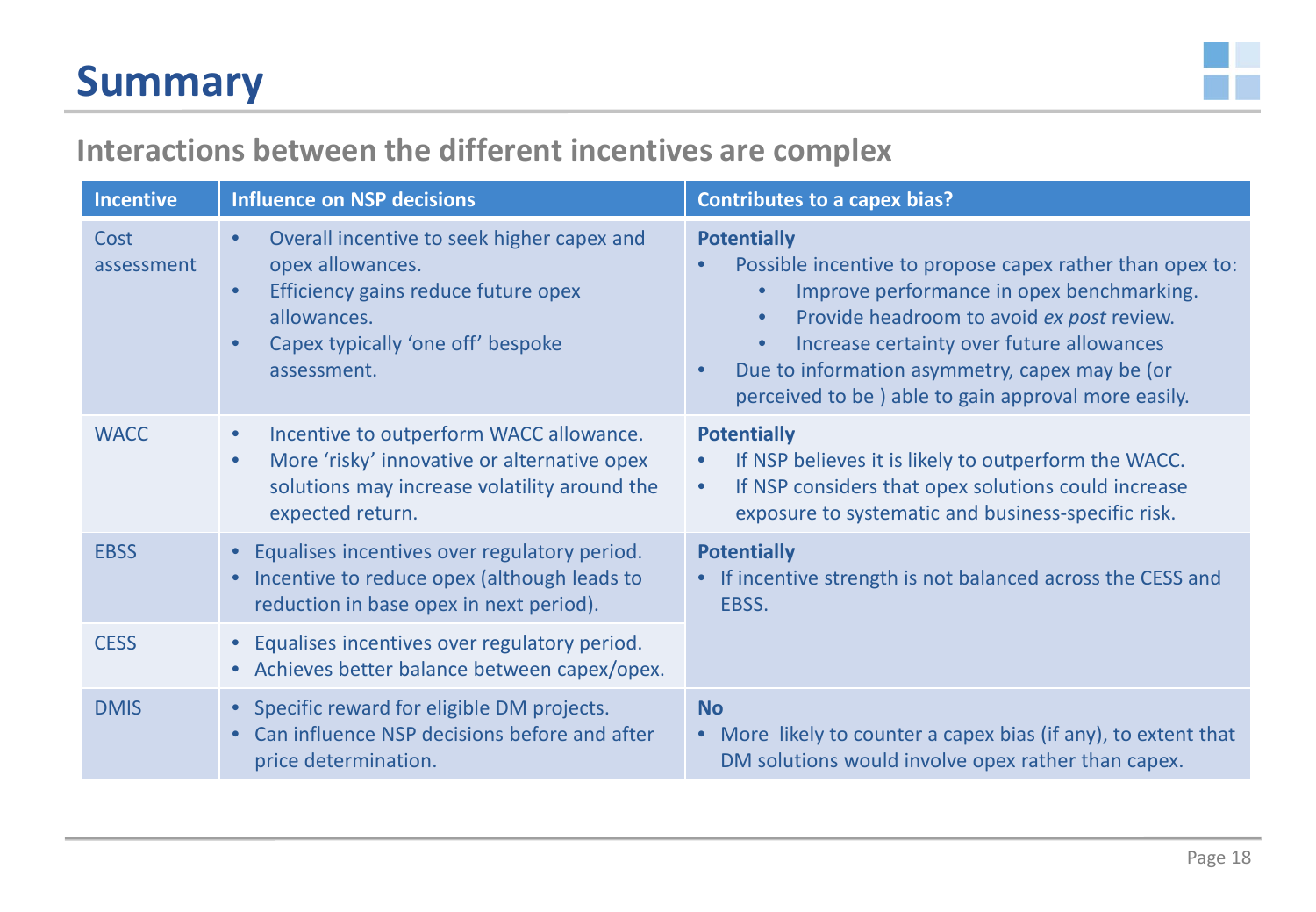#### **Questions / morning tea break**



- Do stakeholders agree with our summary of how the regulatory incentives may / may not contribute to a capex bias?
- Are there other regulatory incentives that should have been considered?
- Other questions or comments?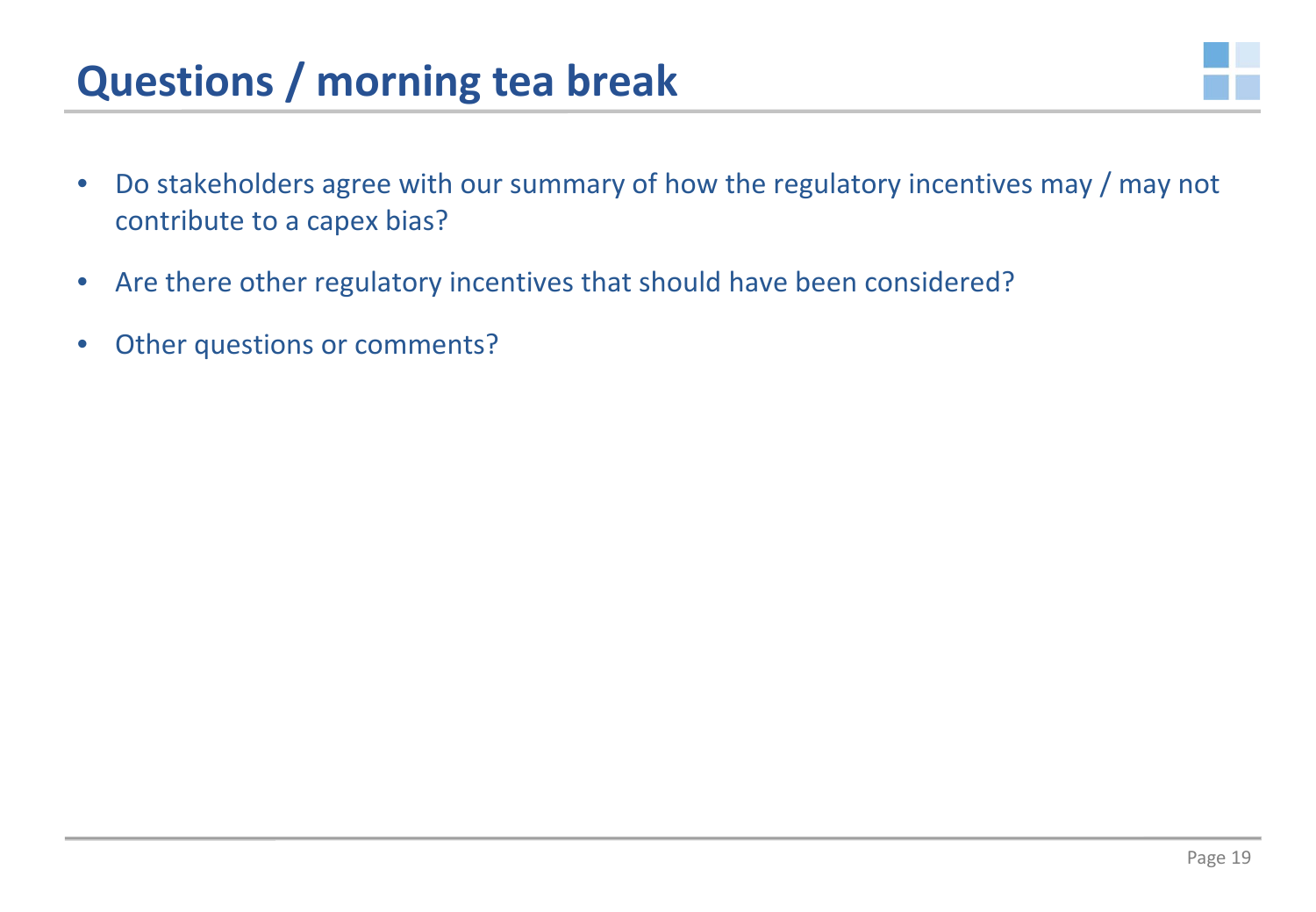

#### 3 **OBSERVABLE INDICATORS**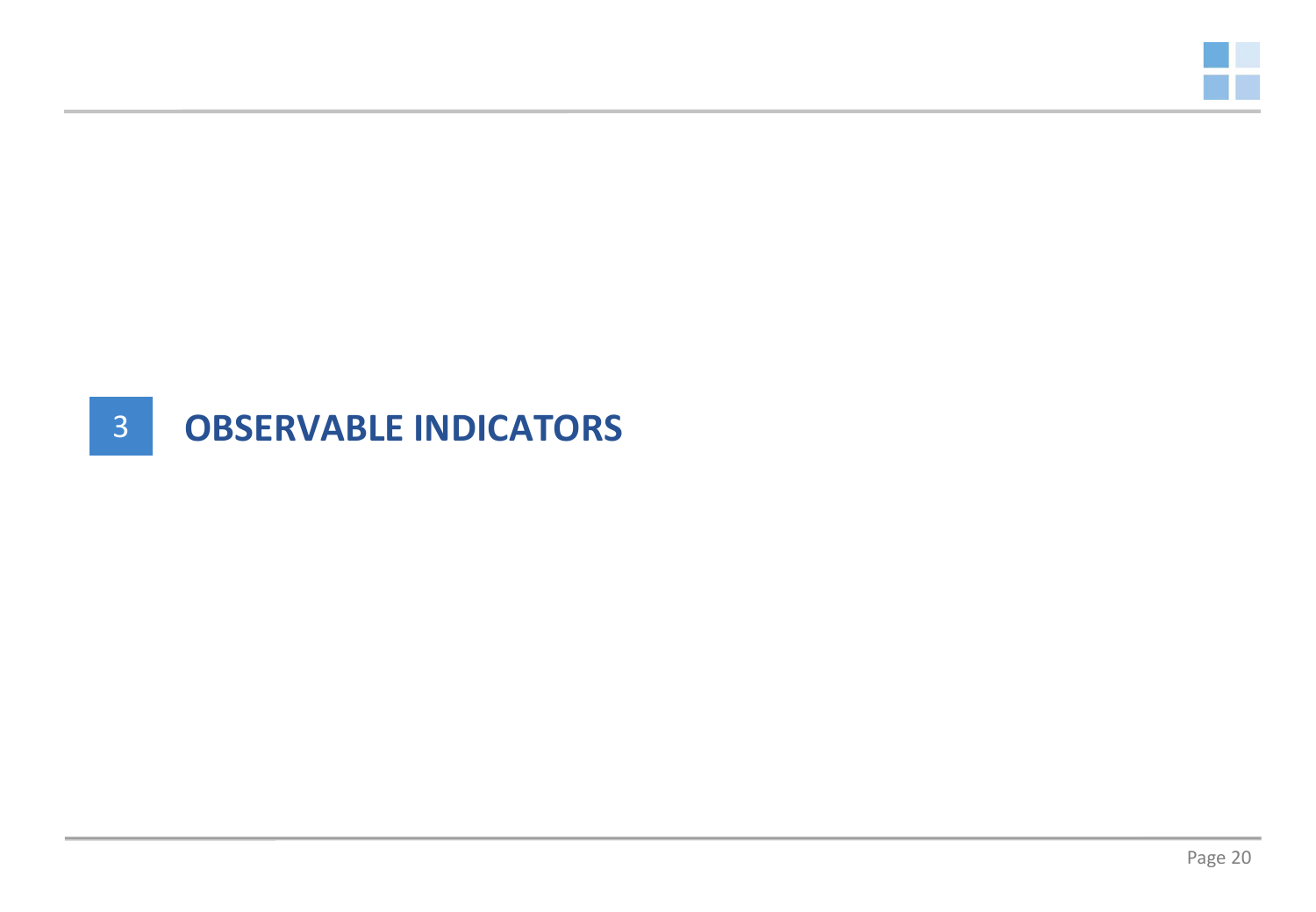#### **Potential indicators**



**Can we find empirical evidence of a capex (or opex) bias?**

- As discussed above, not clear *a priori* whether combined incentives are likely to point NSPs towards capex or opex solutions.
- In principle, may be able to infer whether a bias exists from past NSP decisions.

| <b>Potential sources of empirical evidence</b>         |                                                                                                                                                                                                                                                                                                                                                     |
|--------------------------------------------------------|-----------------------------------------------------------------------------------------------------------------------------------------------------------------------------------------------------------------------------------------------------------------------------------------------------------------------------------------------------|
| Changes in capex: opex<br>ratios over time             | Increasing ratio of capex to opex could lend support to a capex bias.<br>$\bullet$<br>Assuming regulatory framework / operating environment were stable.                                                                                                                                                                                            |
| NSP performance<br>against capex or opex<br>allowances | Relatively high capex outperformance compared to opex could indicate<br>$\bullet$<br>information asymmetries i.e., NSPs putting forward additional capex as it<br>is relatively harder to assess.<br>Alternatively, relatively high/low levels of capex outperformance could<br>$\bullet$<br>be driven by demand being lower/ higher than forecast. |
| <b>Evidence from NSP</b><br>decisions                  | For example, analysis undertaken through the RIT-T / RIT-D process.<br>$\bullet$<br>Could support a capex bias if opex solutions are not considered, or<br>inappropriately assessed.                                                                                                                                                                |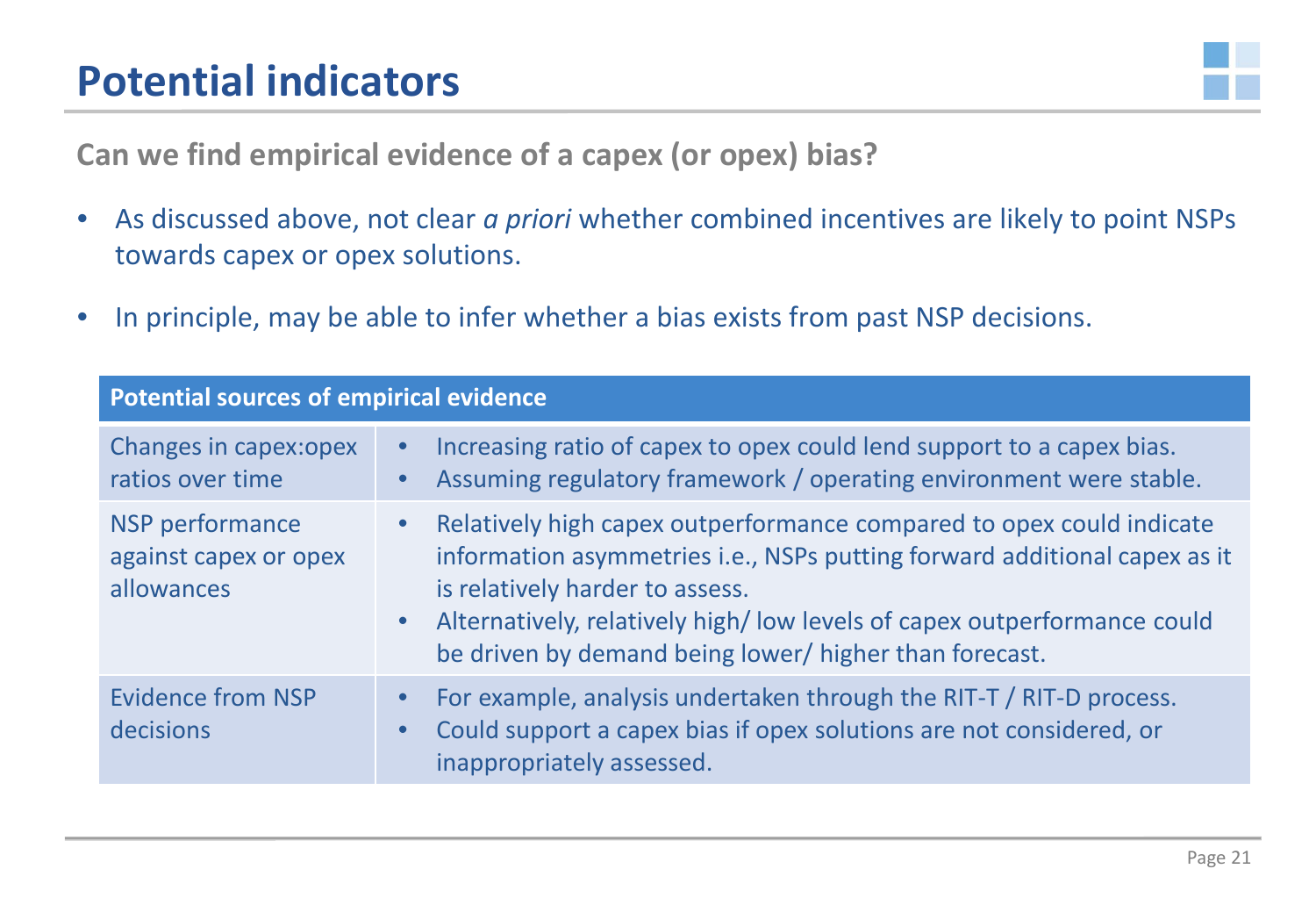#### **Summary**



**In practice, drawing firm conclusions from the observable indicators is challenging**

- No long time series under a consistent regulatory framework / operating environment:
- During most recently completed DNSP price controls (2009-15), actual demand well below forecast, and augmentation capex dropped substantially.
- Assessment of the RIT-T/RIT-D's
	- Note AER's observations on inconsistent engagement / information in non-network options reports.
	- We have not assessed whether more optimal non-network solutions were passed over requires a detailed technical analysis.
	- Also difficulties with drawing general conclusions from specific projects.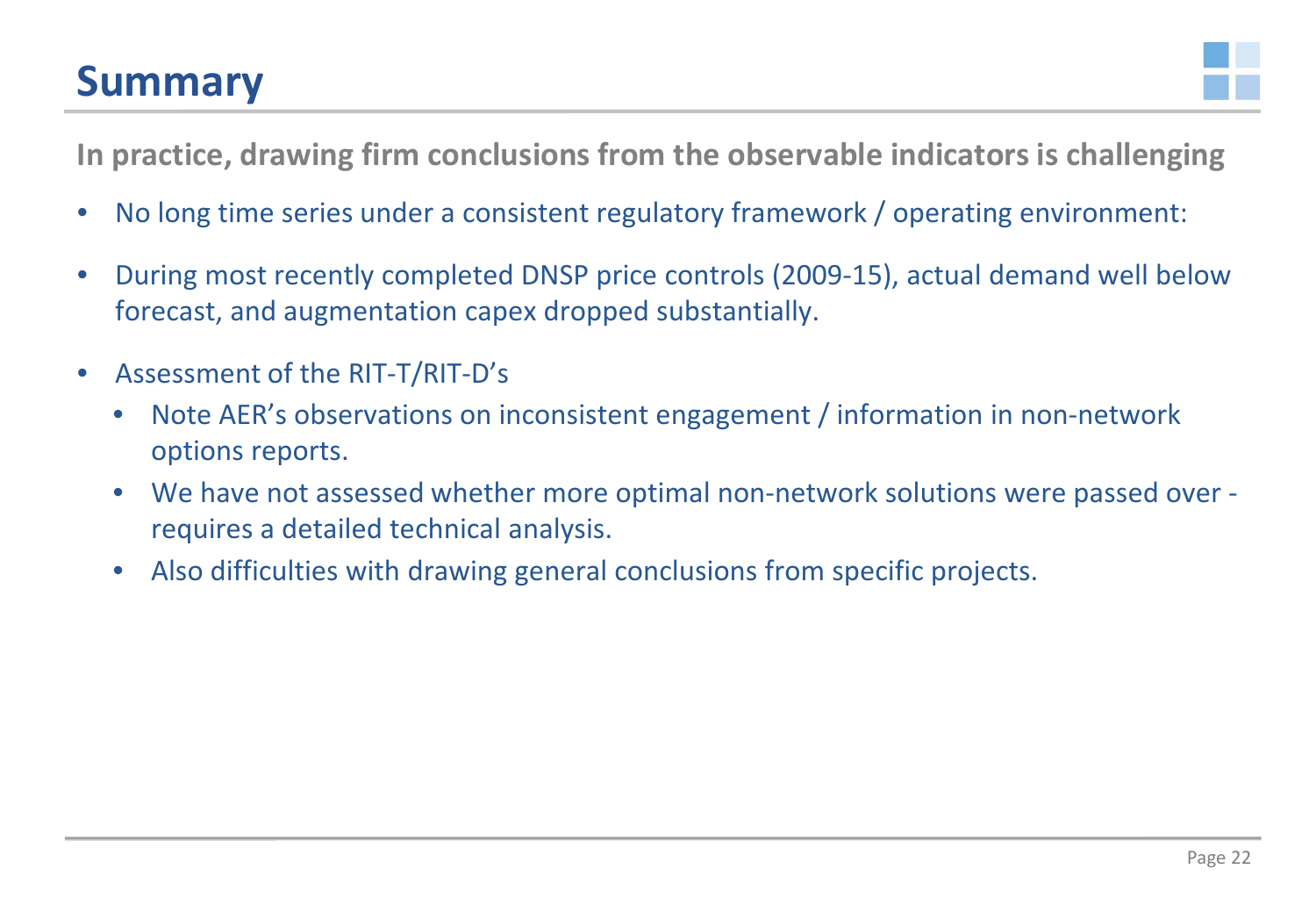

#### 4 **FINANCIAL INCENTIVES – MODELLING RESULTS**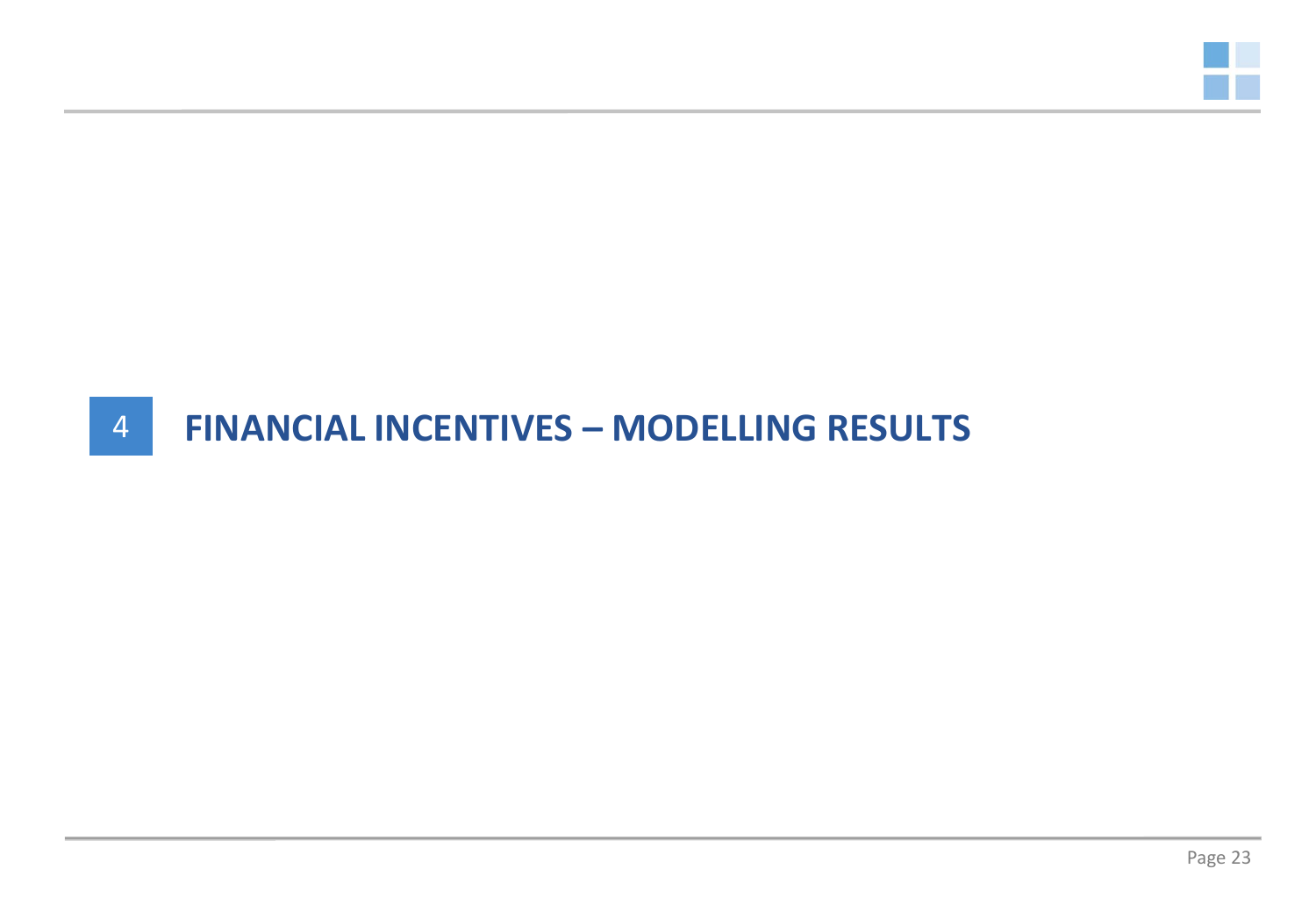## **Modelling overview**



**Modelling compares choices of two NSPs with identical starting points**

- NSPs start with:
	- Same opex and capex allowance.
	- Same WACC allowance and allowed WACC.
- Faced with opportunity to underspend / need to overspend against allowance:
	- One chooses to out/under-perform only on opex (OpexNSP)
	- One chooses to out/ under-perform only on capex (CapexNSP).
- We have modelled the NPV impact of their choices, and compared the difference.
- Opex and capex solutions are set as equivalent
	- Same cost in PV terms.
	- Solutions lasts for the same duration and provides same reliability/safety outcome.
- The model:
	- Includes CESS and EBSS; but
	- Excludes the DMIS and STIPIS.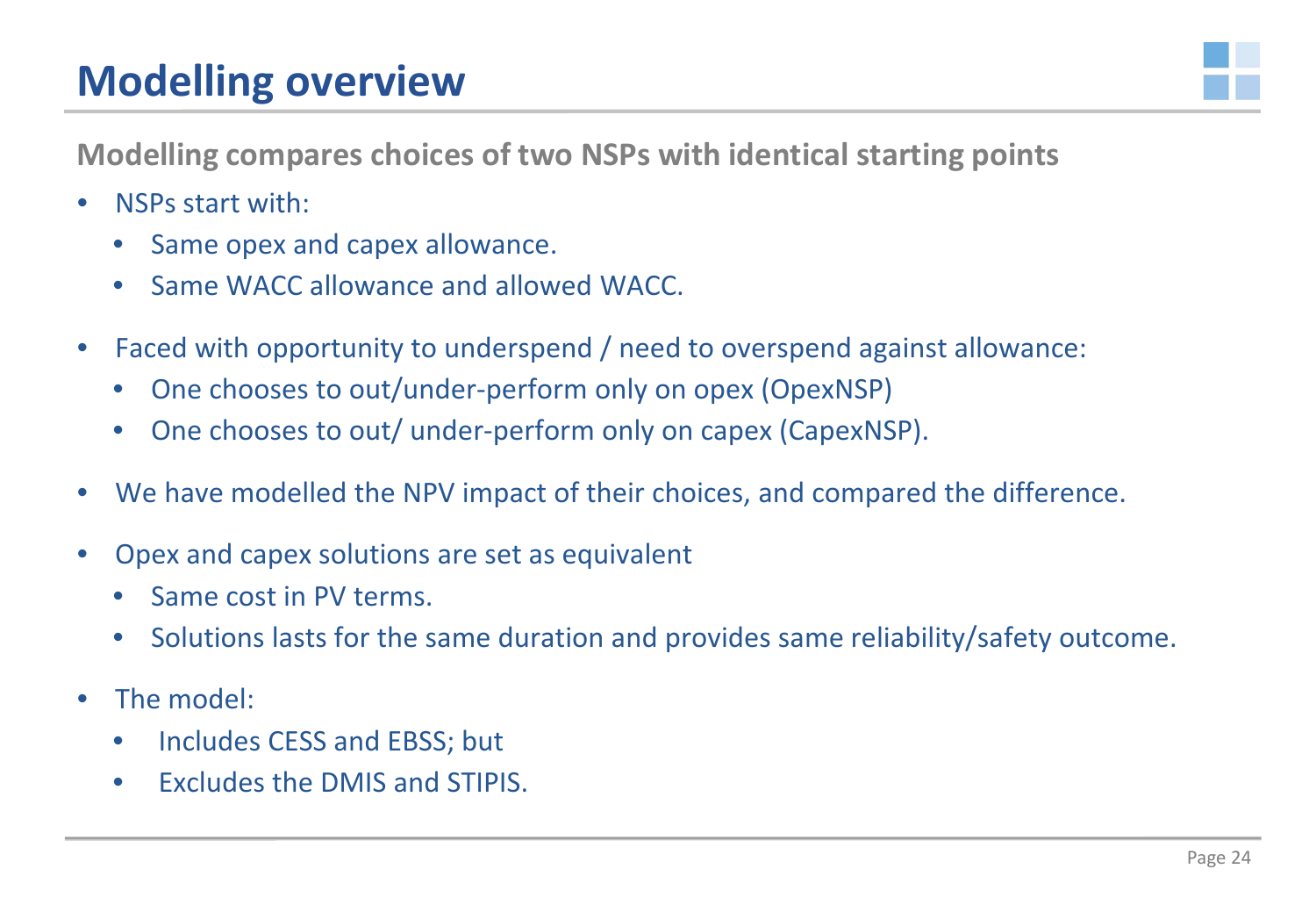#### **NPV ratio**



#### **Compares outcomes for the two NSPs**

- Modelling results provide a net present value (NPV) impact of each NSP's decision.
- We compare the impact across the Opex NSP and Capex NSP through an 'NPV ratio' metric

|                   | <b>NPV ratio &lt;1</b>                                                    | NPV ratio >1                                                              |
|-------------------|---------------------------------------------------------------------------|---------------------------------------------------------------------------|
| <b>Underspend</b> | Reducing opex provides greater<br>financial return than reducing<br>capex | Reducing capex provides greater<br>financial return than reducing<br>opex |
| <b>Overspend</b>  | Increasing capex minimises losses<br>compared to increasing opex          | <b>Increasing opex minimises losses</b><br>compared to increasing capex   |
|                   | Ratio below 1 supports a<br>financial capex bias                          | Ratio above 1 supports a financial<br>opex bias                           |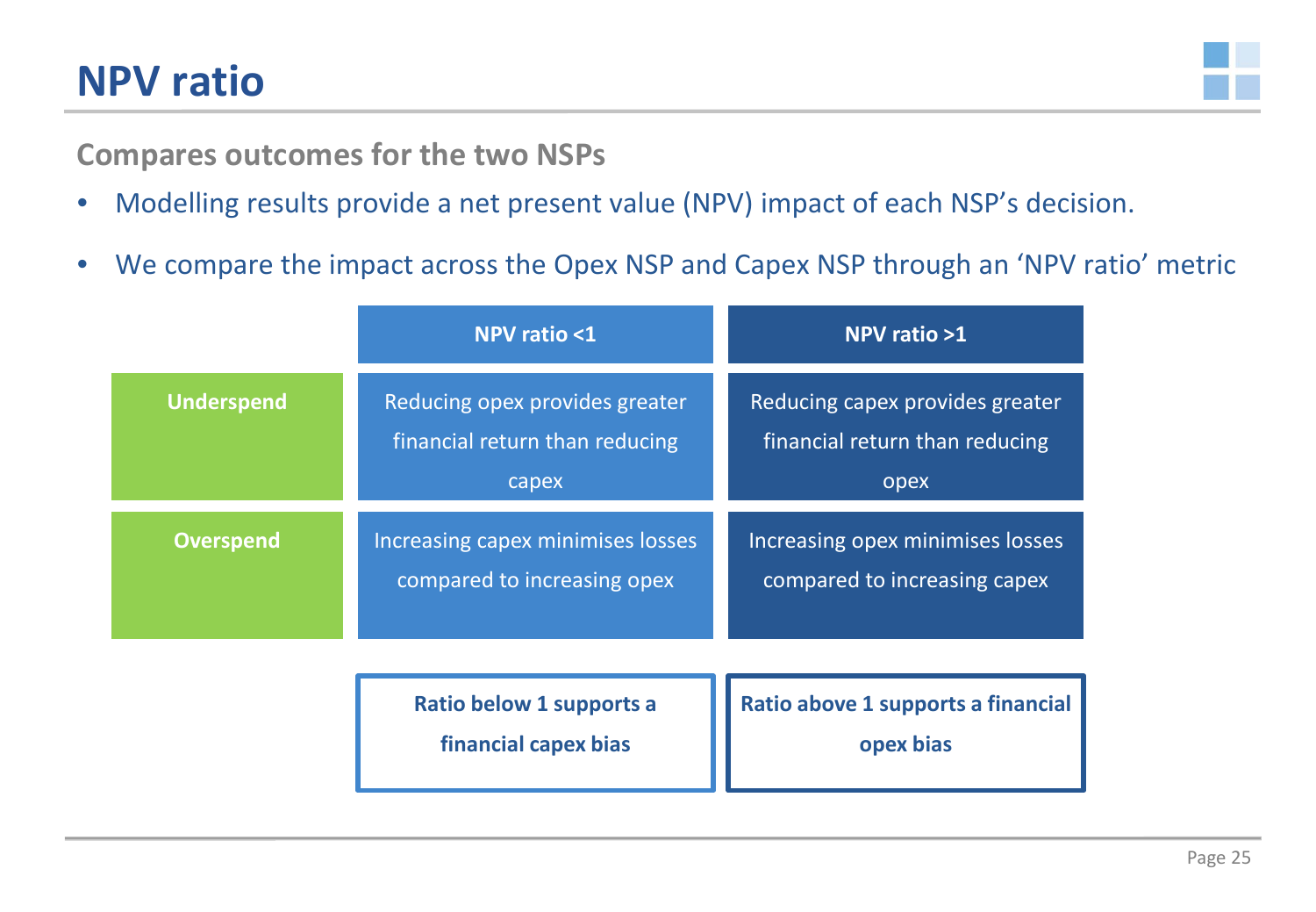

**Base case**

- Model combines a simplified version of the AER's PTRM, RFM, EBSS and CESS models.
- We also assume all values are in real terms, to simplify the model.
- Impact to NSPs modelled on **post-tax** basis
- Allowed WACC = 6%
- Gearing 60/40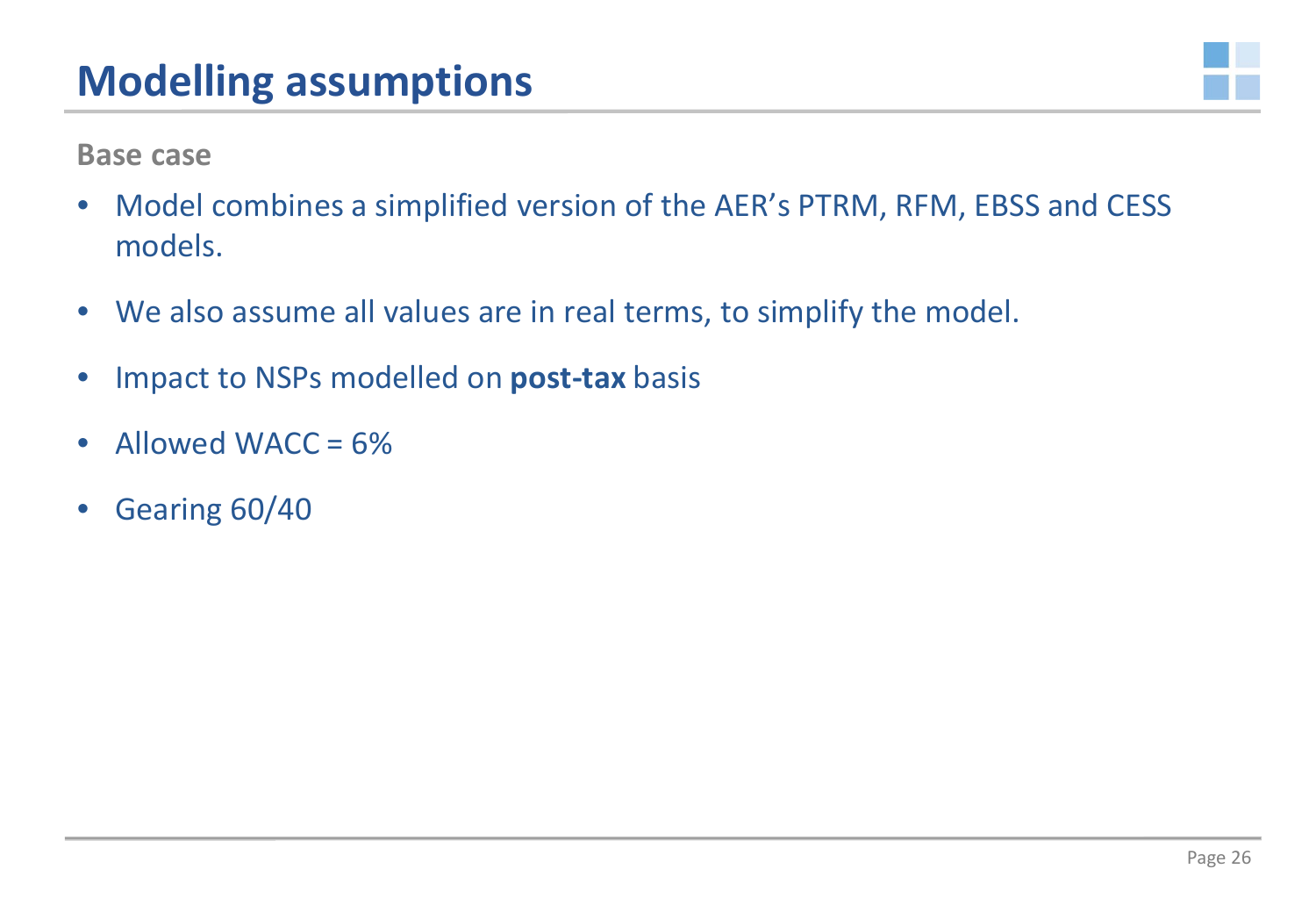### **Modelling the capex/opex decision**



**Different ways that NSP choices could be modelled**

- AER has previously looked at the question from a pre-tax, in-perpetuity basis
	- That is, comparing the sharing factor of the CESS, against the implied EBSS sharing factor assuming a 6% WACC and a permanent opex efficiency gain/loss.
	- This approach is consistent with an assessment of ongoing efficiency changes.
- We have also tested a different approach, where an NSP is deciding between discrete, time-limited opex or capex solutions to address a particular network need. This modelling approach asks:
	- assuming NSP can choose between two equivalent opex and capex solutions, that provide the same output over the same time period for the same cost…
	- …do the incentives suggest that they should choose capex or opex?
- Important to highlight that we assume a capex / opex trade off is possible.
- Outline two broad approaches in the following slides, highlighting how the assumptions made can change our conclusions.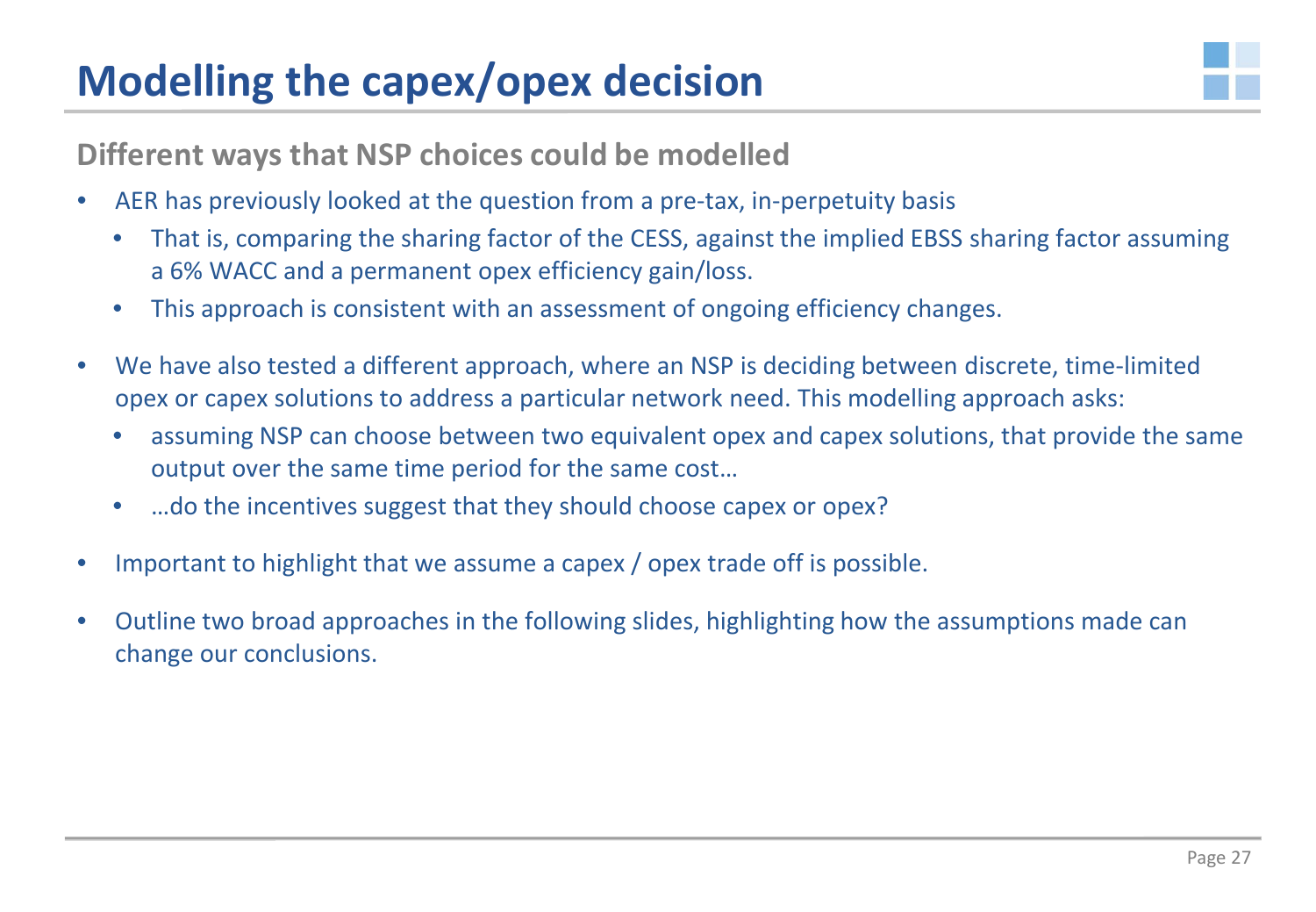## **First approach**



#### **Time-limited solution (allowances adjusted based on outputs)**



- Unexpected event requires NSP to respond
- In this example, faced with overspending as demand has increased faster than expected.
- If demand reaches the same point eventually, need for a solution will the time-limited.
- For example, NSP can install a grid-scale battery (capex), or contract with an aggregator for services from distributed behind-the-meter batteries (opex).
- In this approach, we assume that once the unexpected requirement ends, the AER would be able to set allowances with this knowledge
- That is, opex allowances would revert to the base level from Period 3 onwards.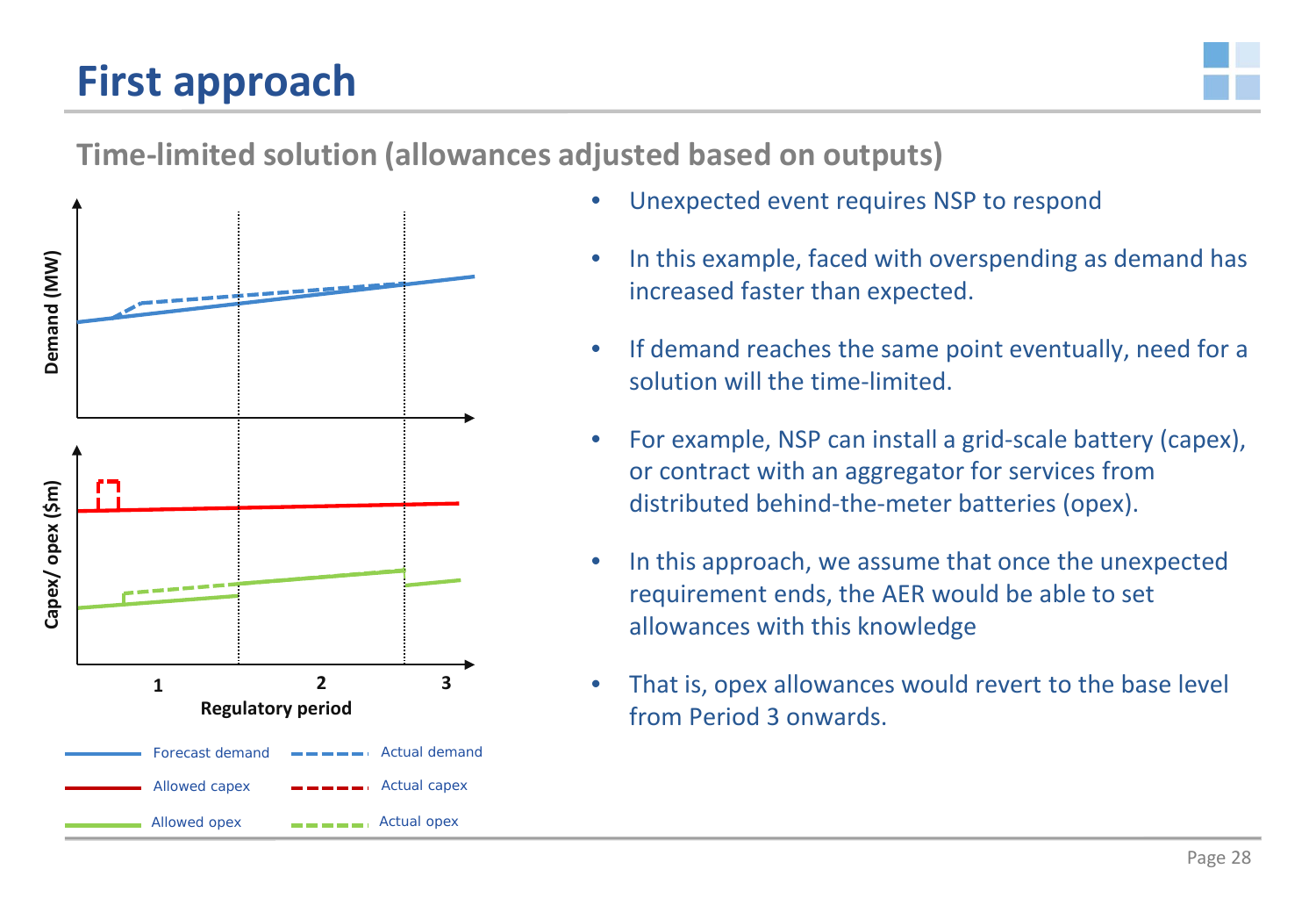## **Second approach**



#### **Time-limited solution (allowances adjusted using base-step-trend approach)**



- Again, NSP must respond as demand has increased faster than expected.
- Unlike the first approach, after the opex solution ends, assume opex allowance not adjusted until *next* regulatory period
- That is, allowances are adjusted when NSP reveals the lower level of expenditure.
- May more closely reflect the AER's basestep-trend approach.
- As discussed below, what happens once a solution ends is important for the outcome of the modelling.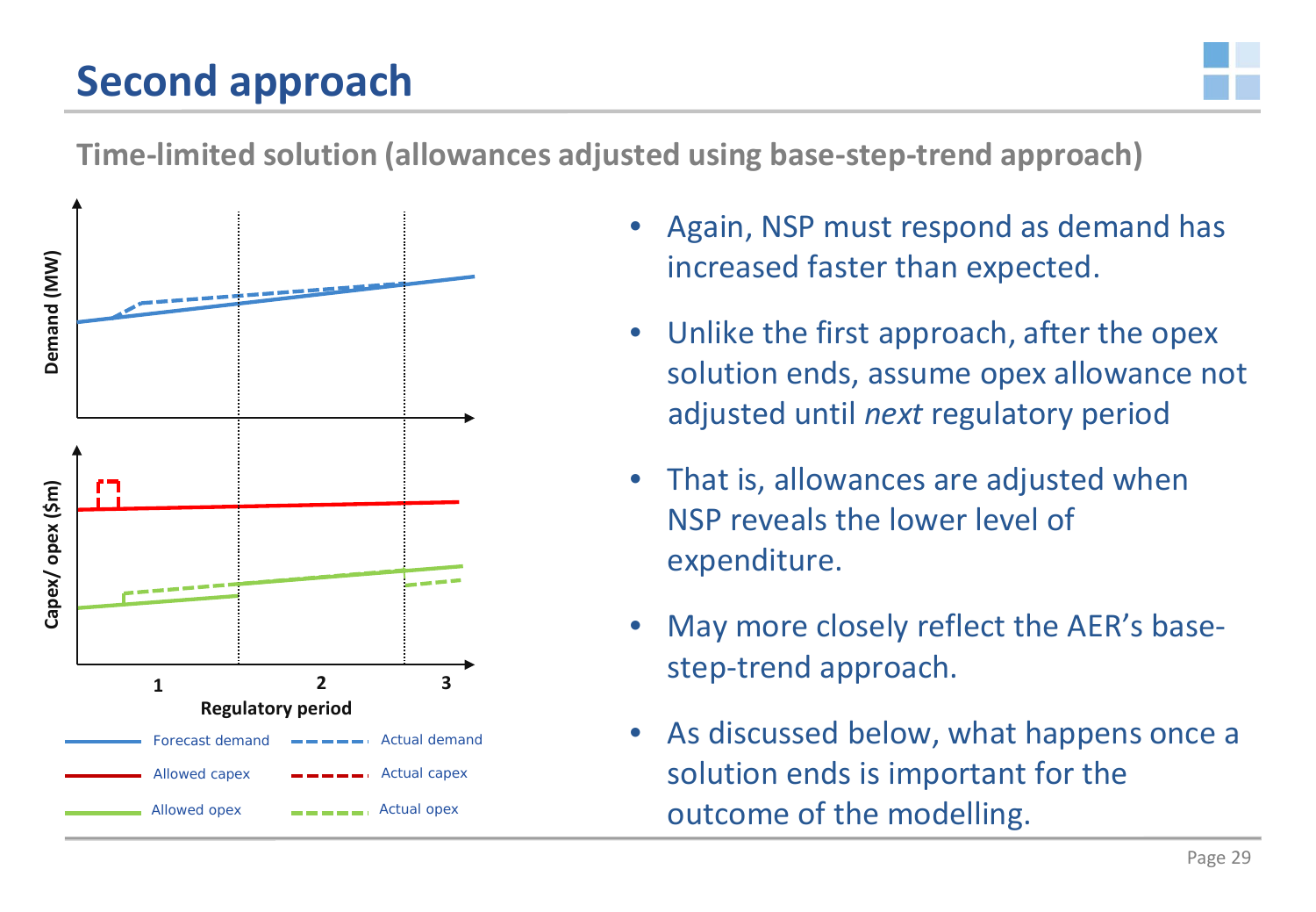## **Are both approaches plausible?**



**The approaches highlight different scenarios**

- First approach useful to illustrate impact of setting allowances based on outputs (e.g., through benchmarking)
	- Demonstrates that setting efficient base expenditure exogenously changes the balance of EBSS/CESS incentives.
	- Highlights issue of compatibility of the current incentive scheme with a benchmarking approach.
- Second approach is more in line with base step trend approach.
- In practice, we don't know whether NSP decision making would follow either of these assumptions.
- Both approaches are stylised... but either could be plausible.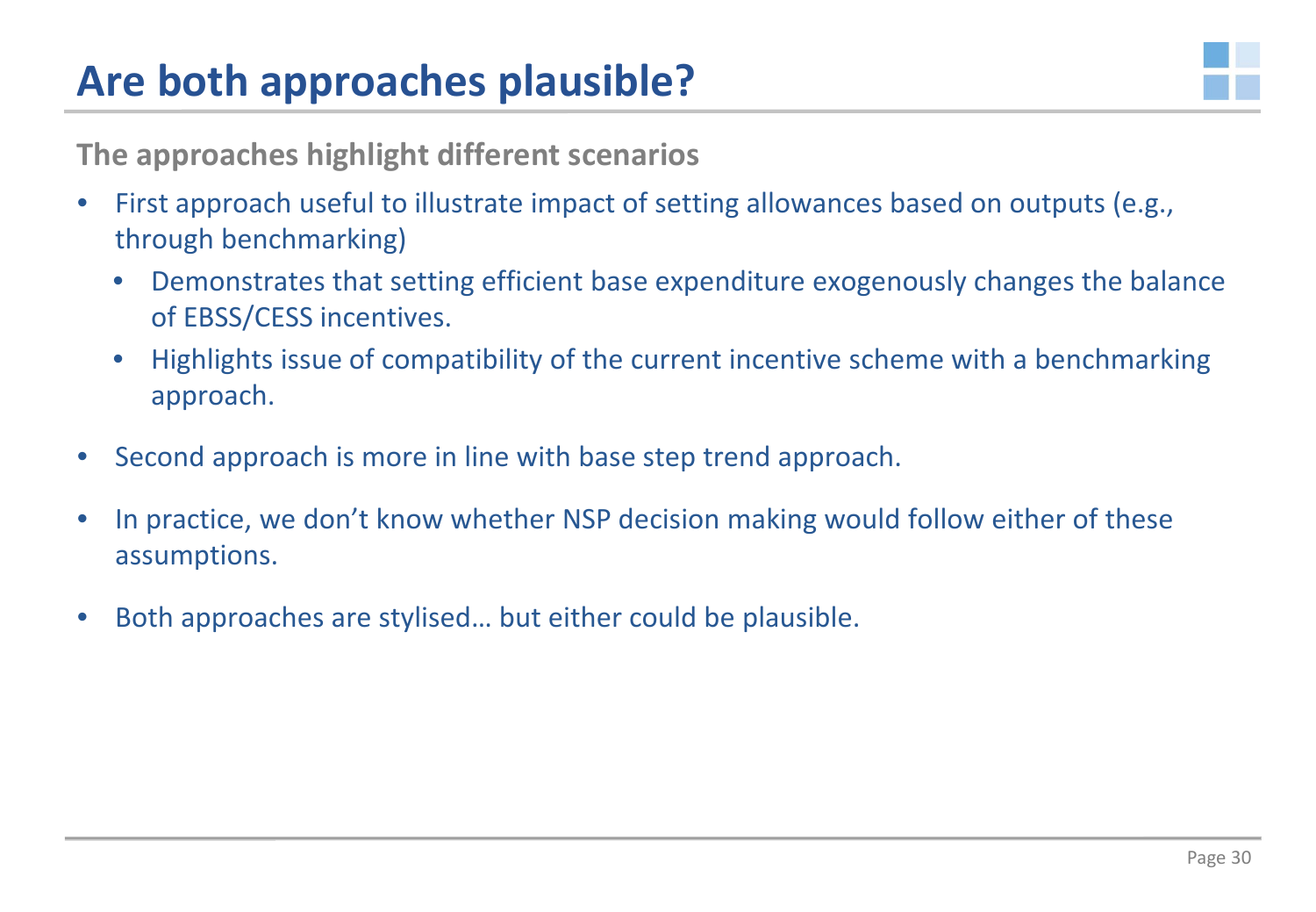## **Implications of the two approaches**



**First approach indicates a capex bias**

- Modelling results in NPV below 1 for asset lives of up to 70 years
- Indicates an incentive to substitute capex for opex – where a trade-off is possible.
- Effect more pronounced with shorter asset lives.
- As asset life increases, ratio approaches 1 (closer to an in-perpetuity calculation)



|            | NPV ratio = NPV Capex NSP / NPV Opex NSP |                                       |
|------------|------------------------------------------|---------------------------------------|
|            | Ratio $< 1$                              | Ratio > 1                             |
| Underspend | Maximise reward if<br>underspend capex   | Maximise reward if<br>underspend opex |
| Overspend  | Minimise loss if<br>overspend opex       | Minimise loss if<br>overspend capex   |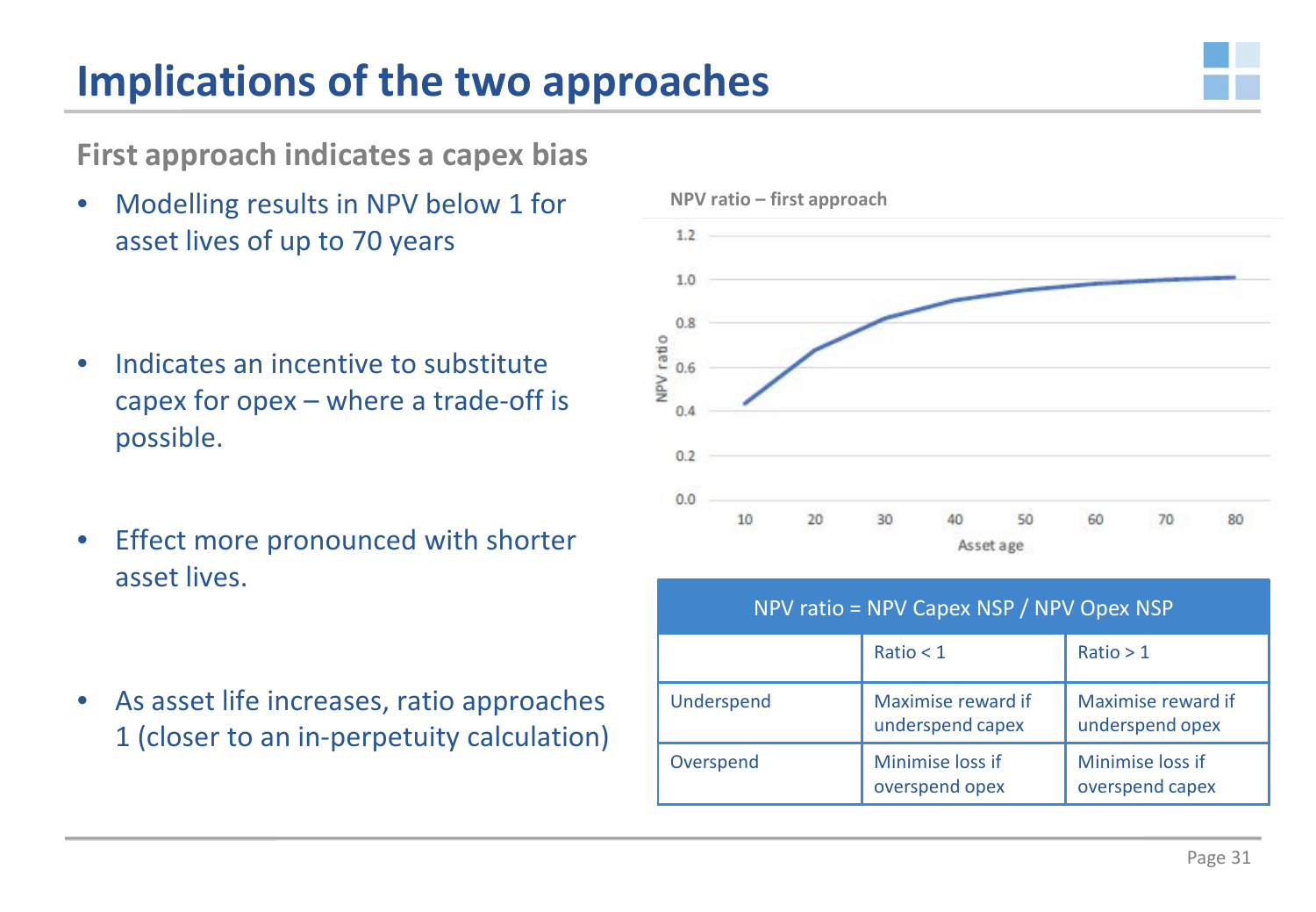#### **Implications of the two approaches**



#### **Second approach indicates a weak opex bias**

- Modelling results in NPV close to 1 for asset lives of 20 years or more
- Ratio slightly above 1 for shorter asset lives – reflects the different tax treatment of capex and opex.
- Indicates incentives are generally balanced, except for shorter-lived solutions.
- In the latter case, there is a weak incentive to substitute opex for capex – where a trade-off is possible.



| NPV ratio = NPV Capex NSP / NPV Opex NSP |                                        |                                       |
|------------------------------------------|----------------------------------------|---------------------------------------|
|                                          | Ratio $<$ 1                            | Ratio > 1                             |
| Underspend                               | Maximise reward if<br>underspend capex | Maximise reward if<br>underspend opex |
| Overspend                                | Minimise loss if<br>overspend opex     | Minimise loss if<br>overspend capex   |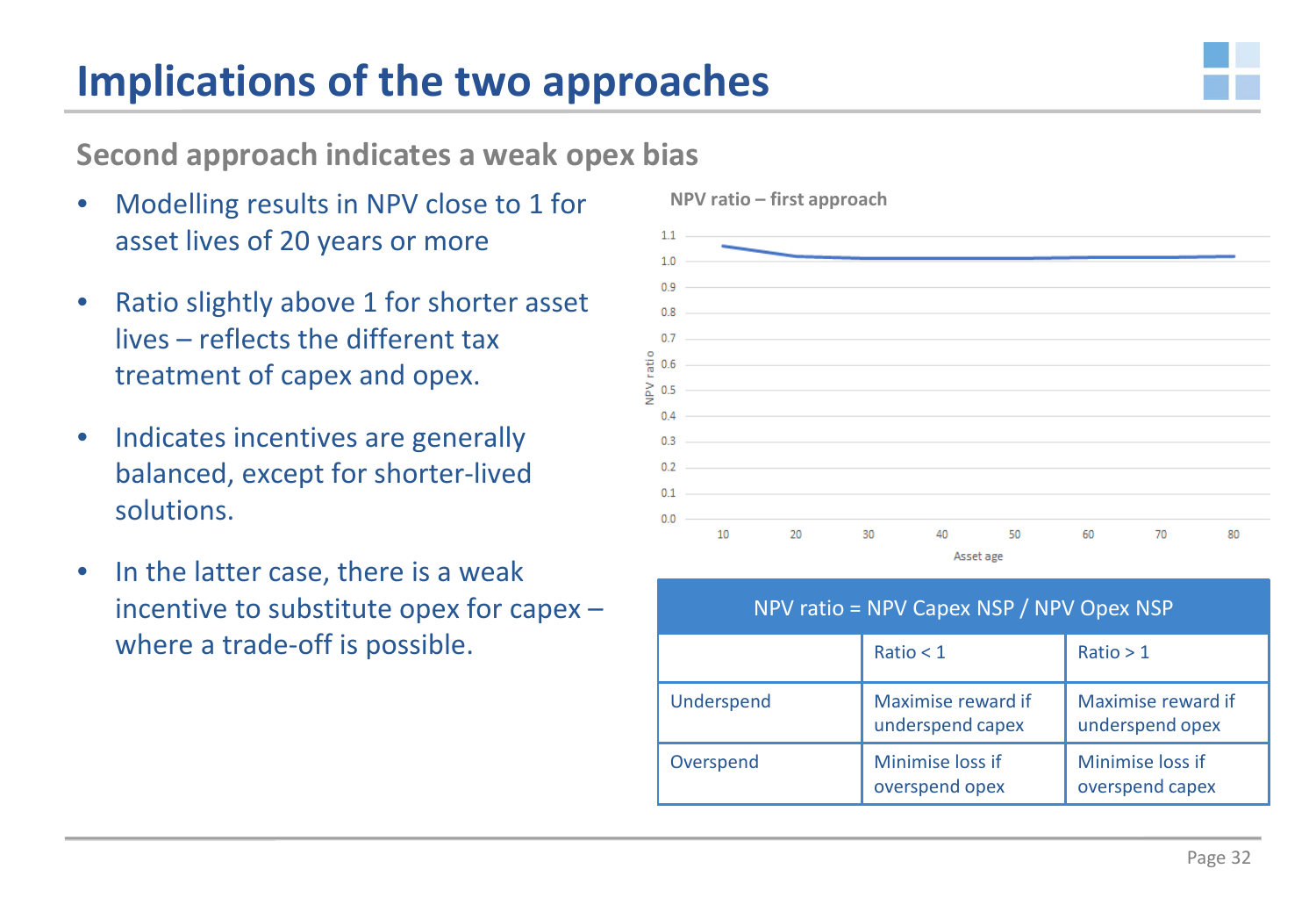## **Example 1**



#### **Underperformance (overspend)**

- Both NSPs start with same capex allowance, opex allowance and WACC (6%).
- In Year 1, requirements change the NSPs now need to spend above their allowance. 40-year 'solution' needed.
- **CAPEX NSP** : identifies capex solution that will cost an extra \$10m in Y1.
- **OPEX NSP:** identifies alternative opex solution of additional  $$0.7m$  p.a. (PV cost =  $$10m$ ).
- Both solutions provide the same outcome in terms of PV cost and reliability.



- **First approach:** OPEX NSP is approximately 10% worse off than the CAPEX NSP
- **Second approach:** OPEX NSP marginally better off compared to the CAPEX NSP.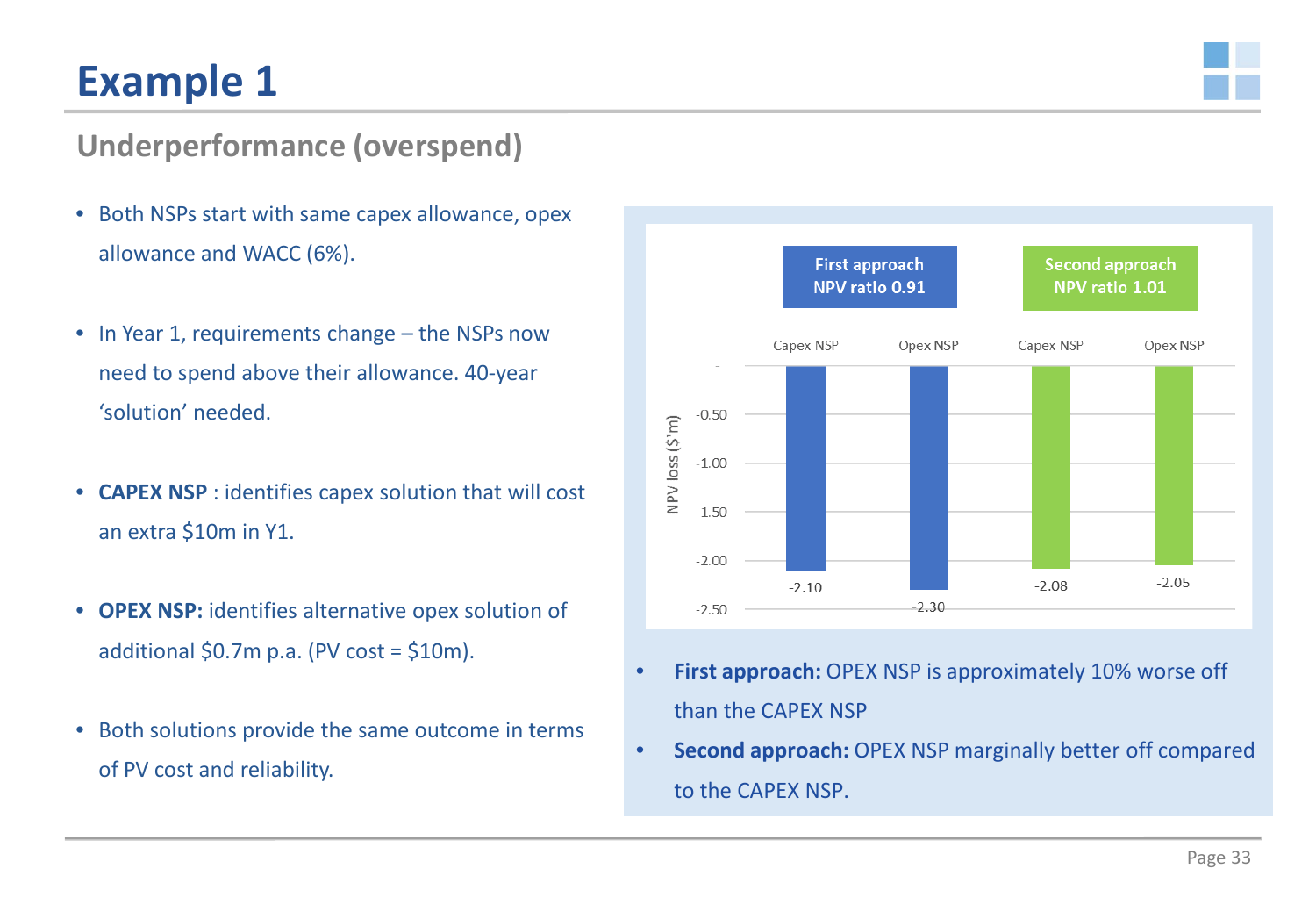## **Example 2**



#### **Outperformance (underspend)**

- Both NSPs start with same capex allowance, opex allowance and WACC (6%).
- In Year 1, NSPs identify an opportunity to underspend. 30-year 'solution'.
- **CAPEX NSP** : identifies capex saving of \$5m in Year 1.
- **OPEX NSP:** identifies alternative opex saving of  $$0.4m$  p.a., (PV saving =  $$5m$ ).
- Both solutions provide the same outcome in terms of PV cost and reliability.



- **First approach:** OPEX NSP is approximately 20% better off than the CAPEX NSP
- **Second approach:** OPEX NSP marginally worse off compared to the CAPEX NSP.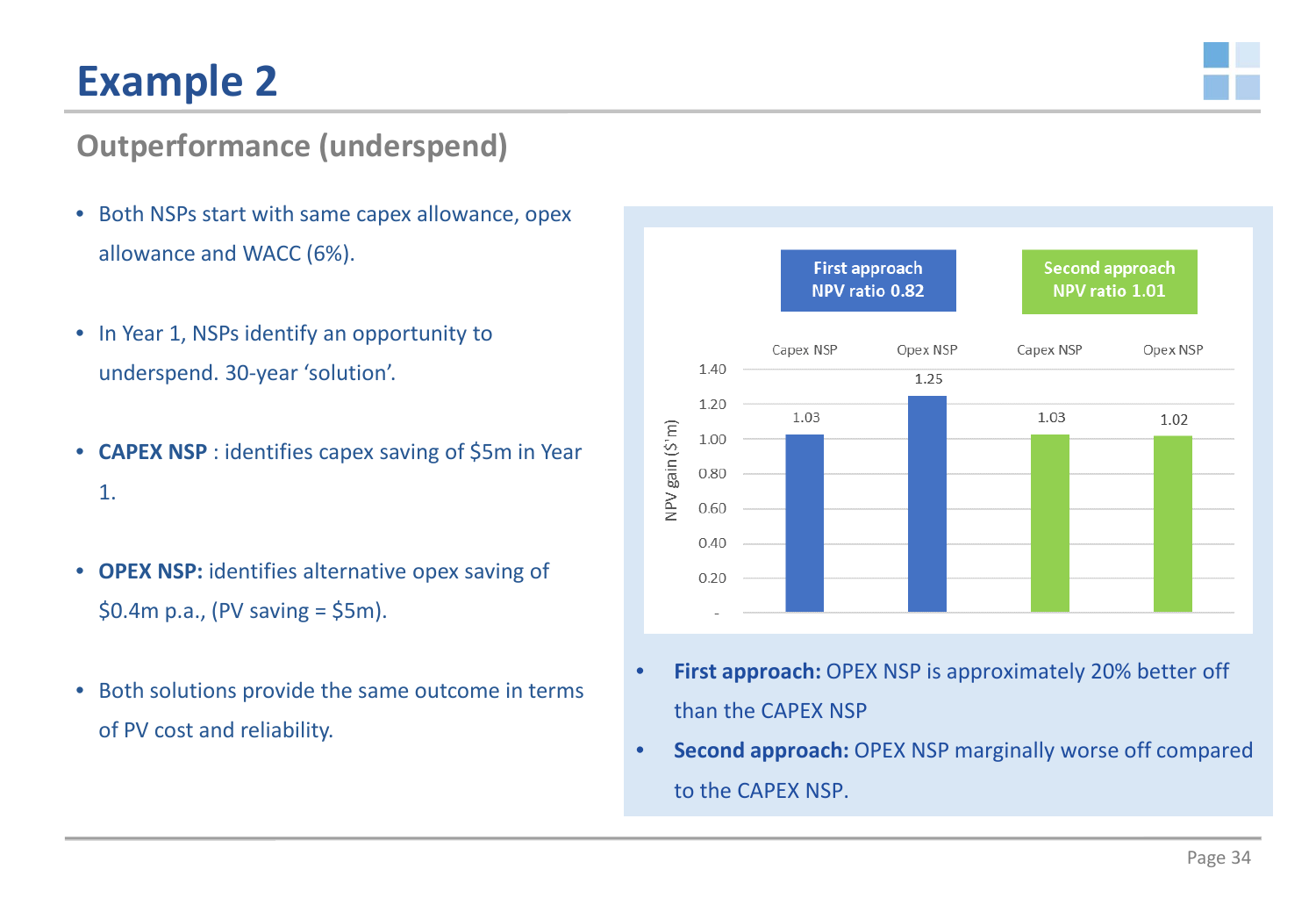## **Example 3**

#### **Short asset life**

- Again, both NSPs start from the same point.
- In Year 1, NSPs identify unforeseen short-term need.
- **CAPEX NSP** : identifies \$5m capex option in Year 1 (e.g., installing a battery on the network). The battery has a 10-year useful life.
- **OPEX NSP:** identifies alternative opex solution of \$0.7m p.a., over the same 10-year period (e.g., contracting with a DM aggregator). PV cost is the same as for the capex option.
- Both solutions provide the same outcome in terms of PV cost and reliability.



- **First approach:** OPEX NSP is more than 50% worse off than the CAPEX **NSP**
- **Second approach:** OPEX NSP around 6% better off compared to the CAPEX NSP. Highlights slightly stronger opex bias for shorter asset life.
- Application of DMIS would offset capex bias / strengthen opex bias.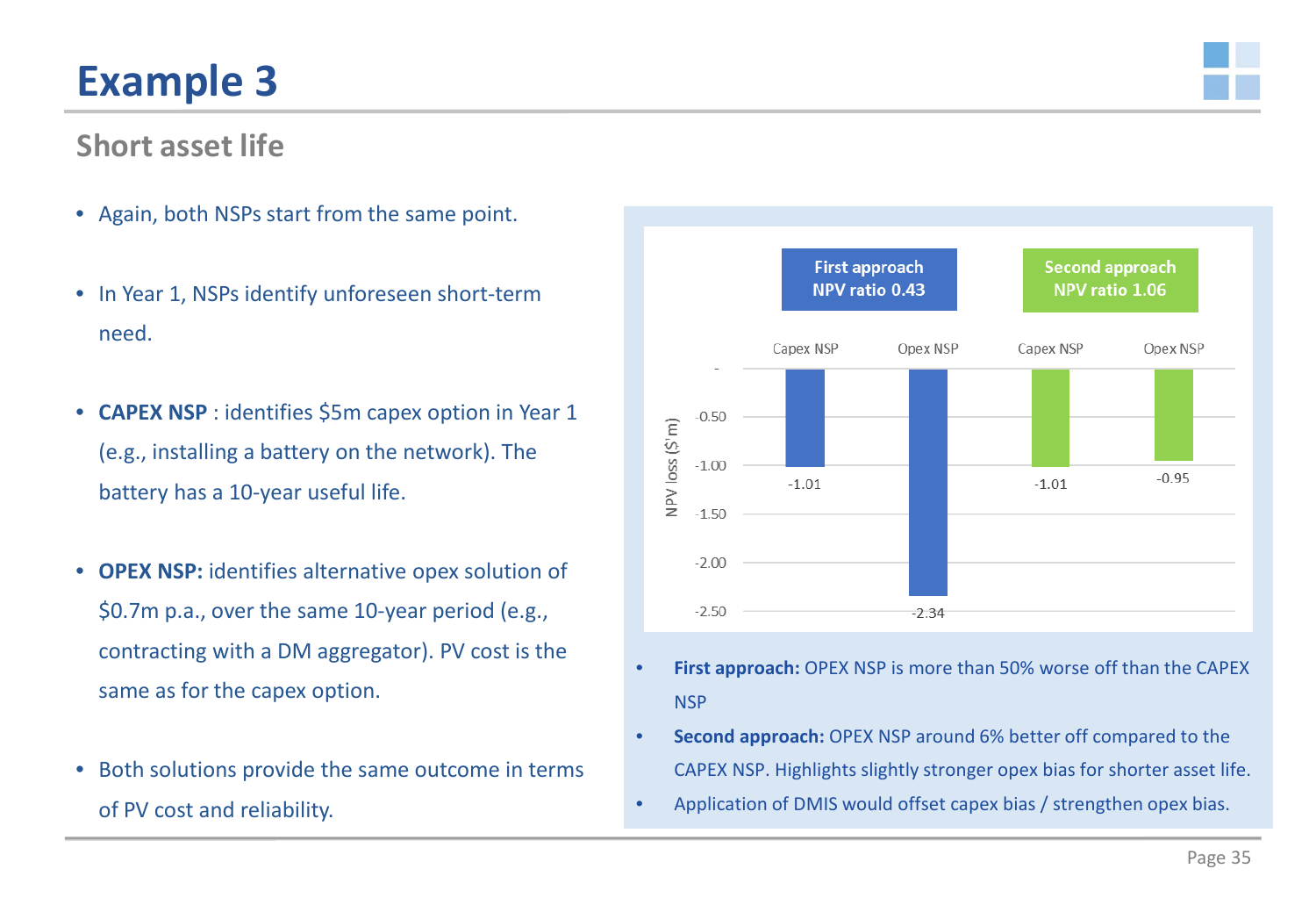#### **WACC sensitivity**



#### **Higher / lower WACC allowance (still equal to actual)**

- Tested sensitivity of the NPV ratio to different WACCs (5% and 7%)
	- Lower WACC increases NPV ratio
	- Higher WACC decreases the NPV ratio
- EBSS 30% sharing factor estimated based on 6% discount rate
- With a lower discount rate, the sharing factor decreases (approximately 25% with a real discount rate of 5%).
- This results in an in-perpetuity opex sharing factor below the 30% *ex ante* capex sharing factor.





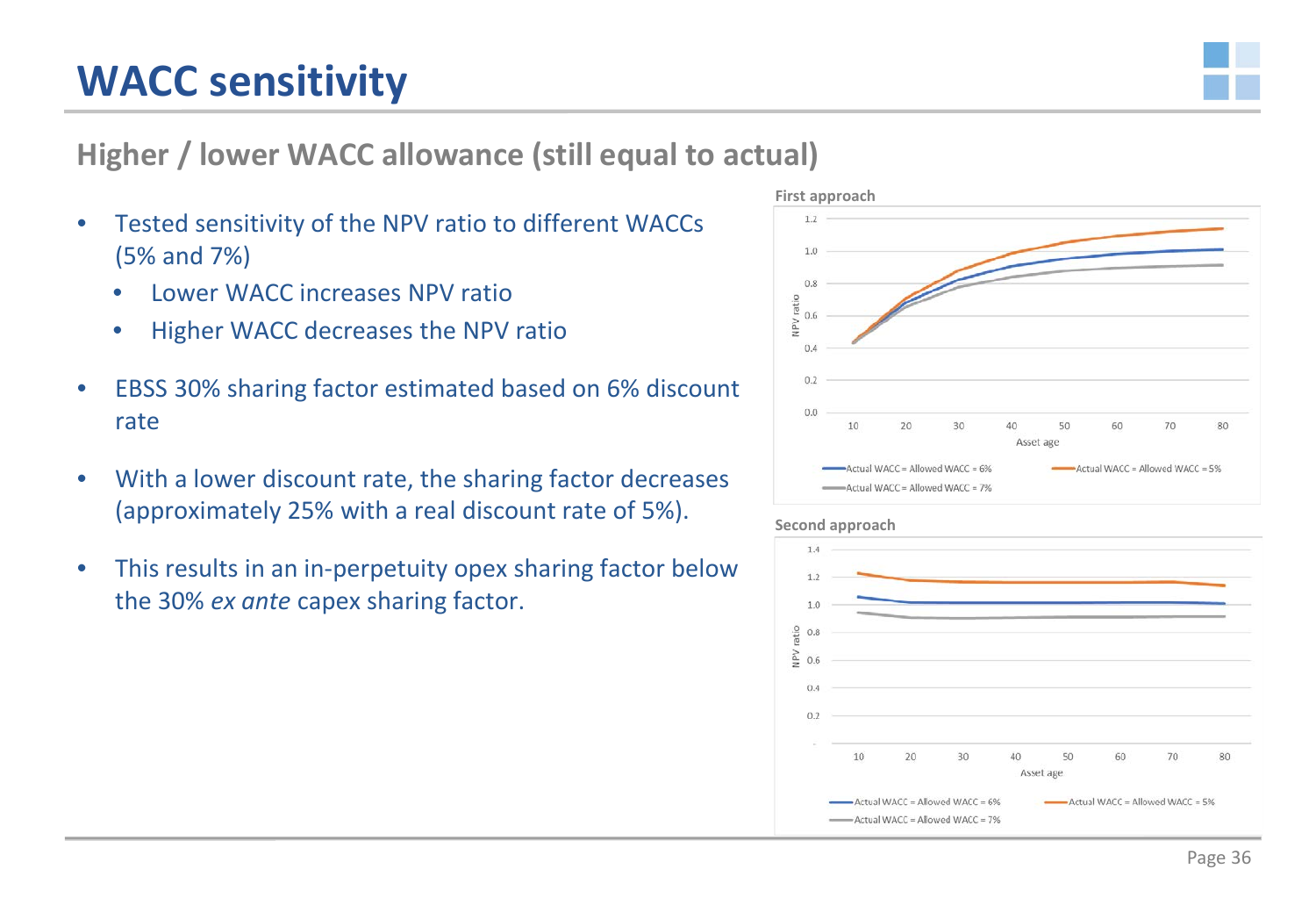### **WACC sensitivity**



#### **Incentive impact if allowed WACC <> than actual**

- If Actual WACC < Allowed WACC : Incentive to increase capex (can earn above required opportunity cost of capital).
- If Actual WACC > Allowed WACC: NSP reduces losses if able to reduce capex (or undertake opex instead of capex, subject to opex cost assessment).
- Conclusion holds under both first and second approach.

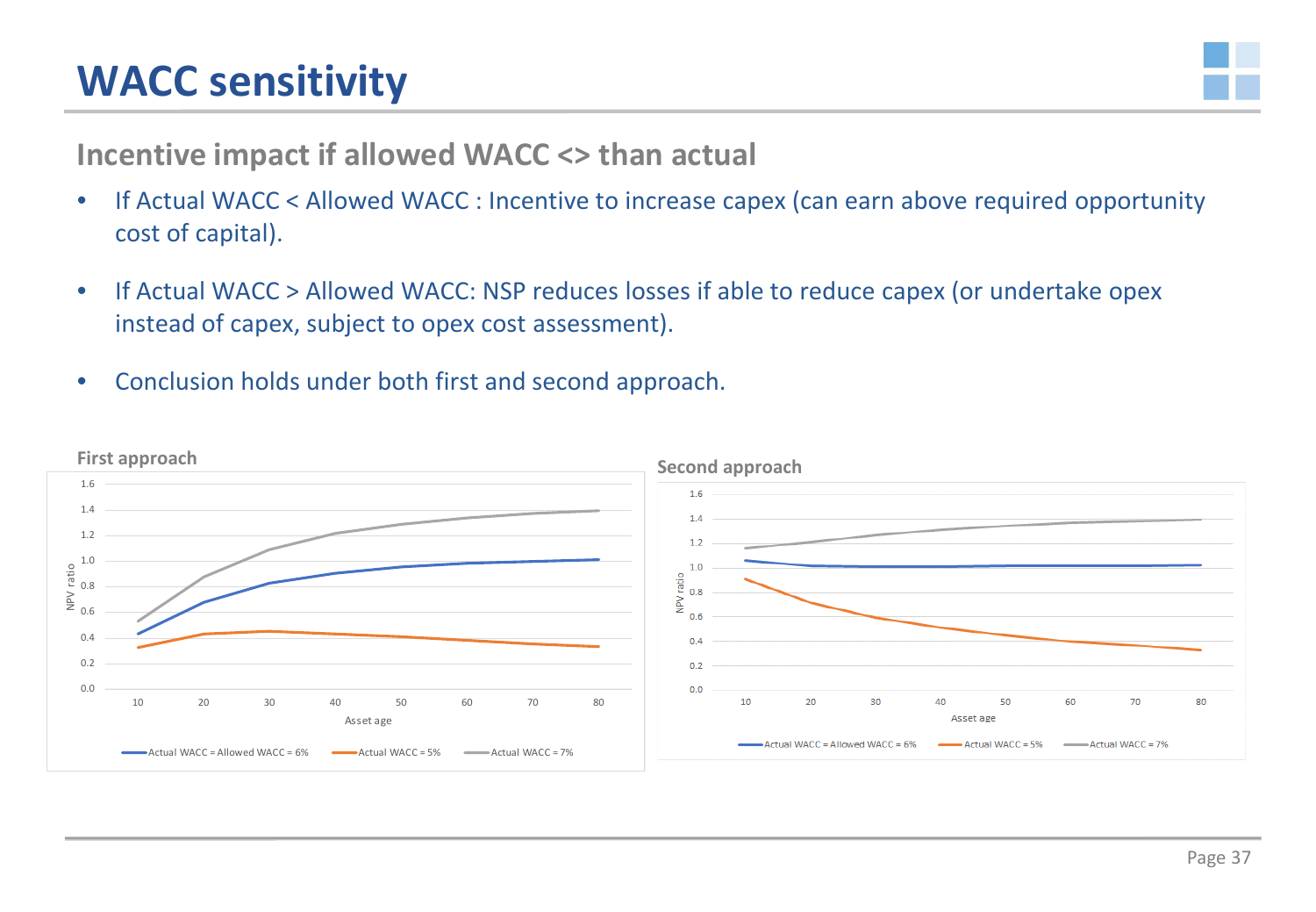#### **DMIS**



**May act to counter capex bias (or increase opex bias) for eligible projects**

- Project-specific incentive: have not been able to model *generic* impact on incentives.
- Also, DMIS has not yet been applied in practice.
- Design of mechanism does provide financial incentive to undertake opex rather than capex (or at least to defer capex).
- When applied to an eligible project:
	- Under the first approach, would shift NPV ratio curve closer to 1 (i.e., offset the modelled capex bias)
	- For the second approach, would move the NPV further above 1 (i.e., increase the strength of the modelled opex bias)
	- Extent of the shift depends on the particular project and incentive payment.





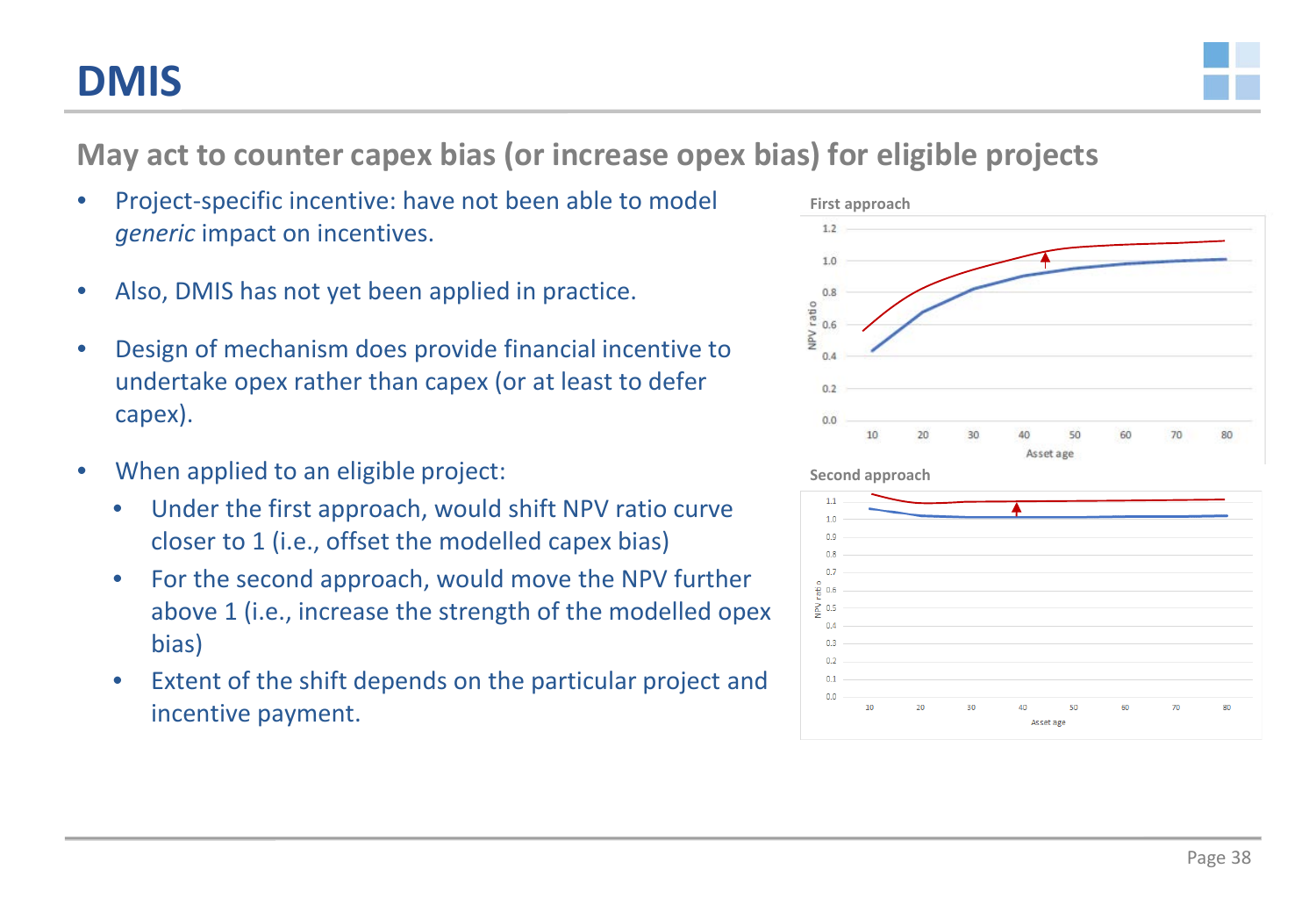## **Deferrals**



#### **What if opex defers, rather than replaces capex?**

|                                                                                                                                                                                    | <b>CESS</b>                                                                                                                                                                        | <b>EBSS</b>                                                                                                                                           | <b>DMIS</b>                                                              |
|------------------------------------------------------------------------------------------------------------------------------------------------------------------------------------|------------------------------------------------------------------------------------------------------------------------------------------------------------------------------------|-------------------------------------------------------------------------------------------------------------------------------------------------------|--------------------------------------------------------------------------|
| Incentive payments may be<br>adjusted in the case of material<br>deferrals, so that NSP retains<br>only 30% of the deferral<br>benefit (rather than 30% of the<br>capex deferred). | For immaterial capex deferrals<br>(or where AER cannot identify<br>that a deferral has occurred),<br>NSP retains 30% of any<br>underspend - strengthens<br>incentive for deferral. | Temporary opex overspends to<br>defer capex are neutralised<br>through later allowance<br>adjustments (NSP only bears<br>time value of money impact). | May also increase incentives<br>for deferrals, for eligible<br>projects. |

- Overall incentive depends on a complex interaction of different factors.
	- How deferrals are treated in practice (may be hard to identify; how is materiality defined).
	- Whether DMIS applies.
	- Impact on reliability standards and associated financial / reputational implications.
	- Risk of deferred capex not being approved in future period.
	- Implications of any opex overspend for the benchmarking assessment.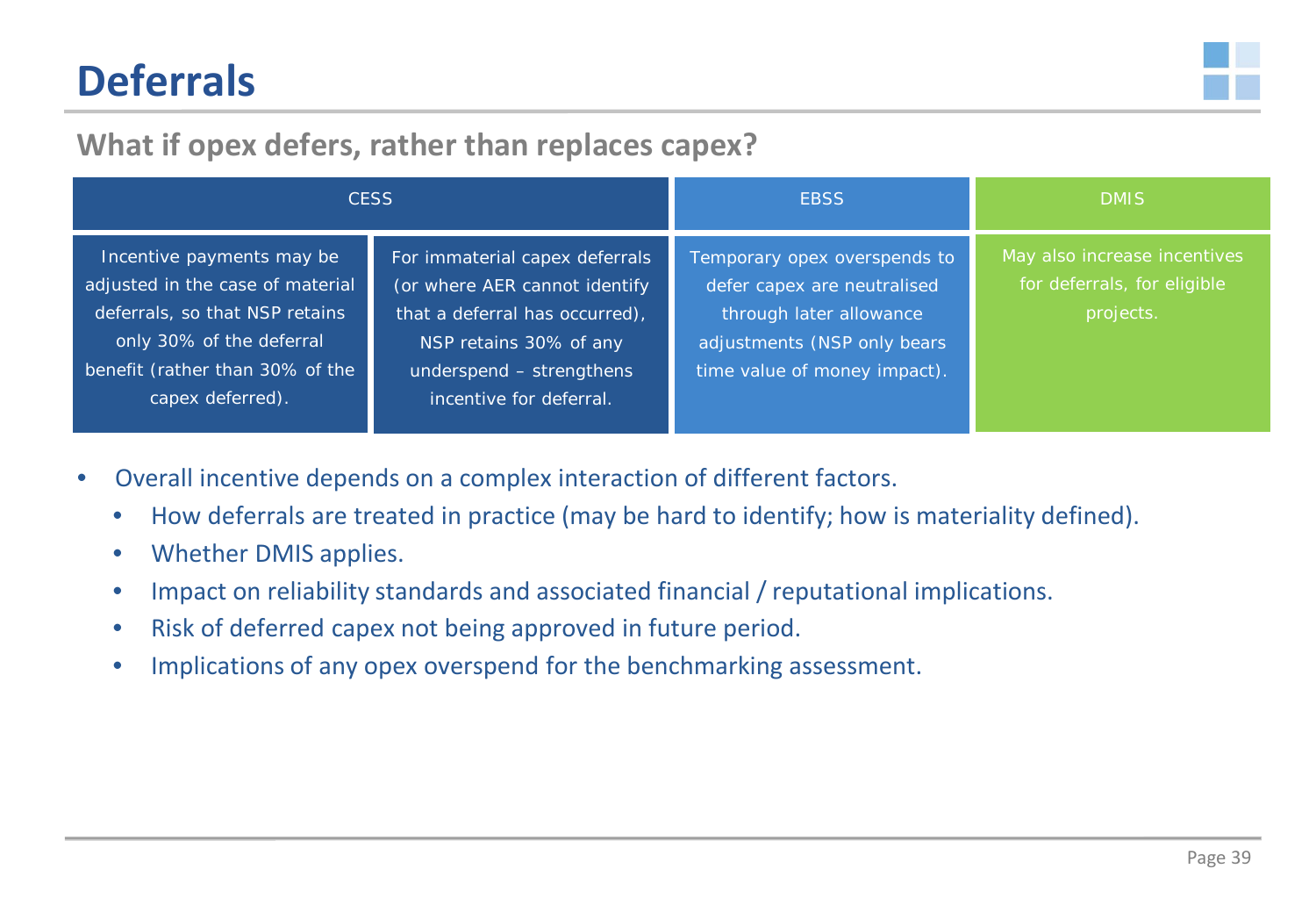#### **Summary**



**Financial incentives can vary based on circumstances and assumptions**

- CESS has reduced imbalance between capex / opex incentives, but not in all cases.
- DMIS shifts incentives towards opex solutions, but for eligible projects only.
- Depending on the approach taken, combined EBSS/CESS effect could indicate a capex, or slight opex bias.
- Analysis highlights that:
	- On a post-tax basis, the EBSS / CESS incentives are not equalised.
	- It would be difficult to equalise separate capex/opex incentive mechanisms in all circumstances.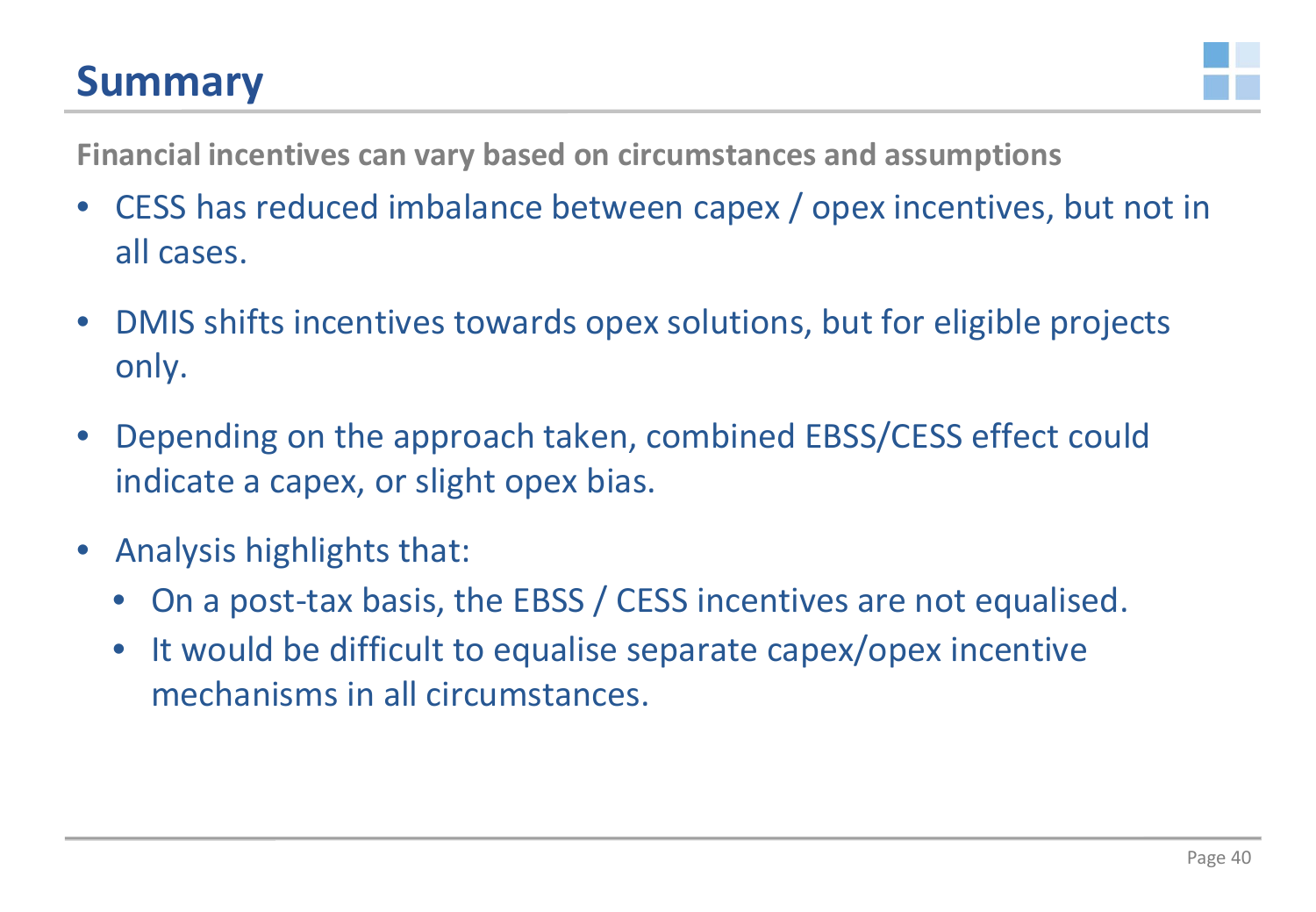#### **Questions / lunch break**



- We note that the evidence on observable indicators is inconclusive.
	- Are stakeholders aware of other evidence that would be relevant?
- Do stakeholders agree with the two modelling approaches?
	- Should other approaches be considered?
- Our analysis considers trade-offs between long-term capex/opex solutions. Are stakeholders aware of 'real life' examples of this?
- We conclude that deferral decisions depend on many factors.
	- Do stakeholders agree with this conclusion?
	- Do the incentive mechanisms play a large part in NSP decisions on deferrals?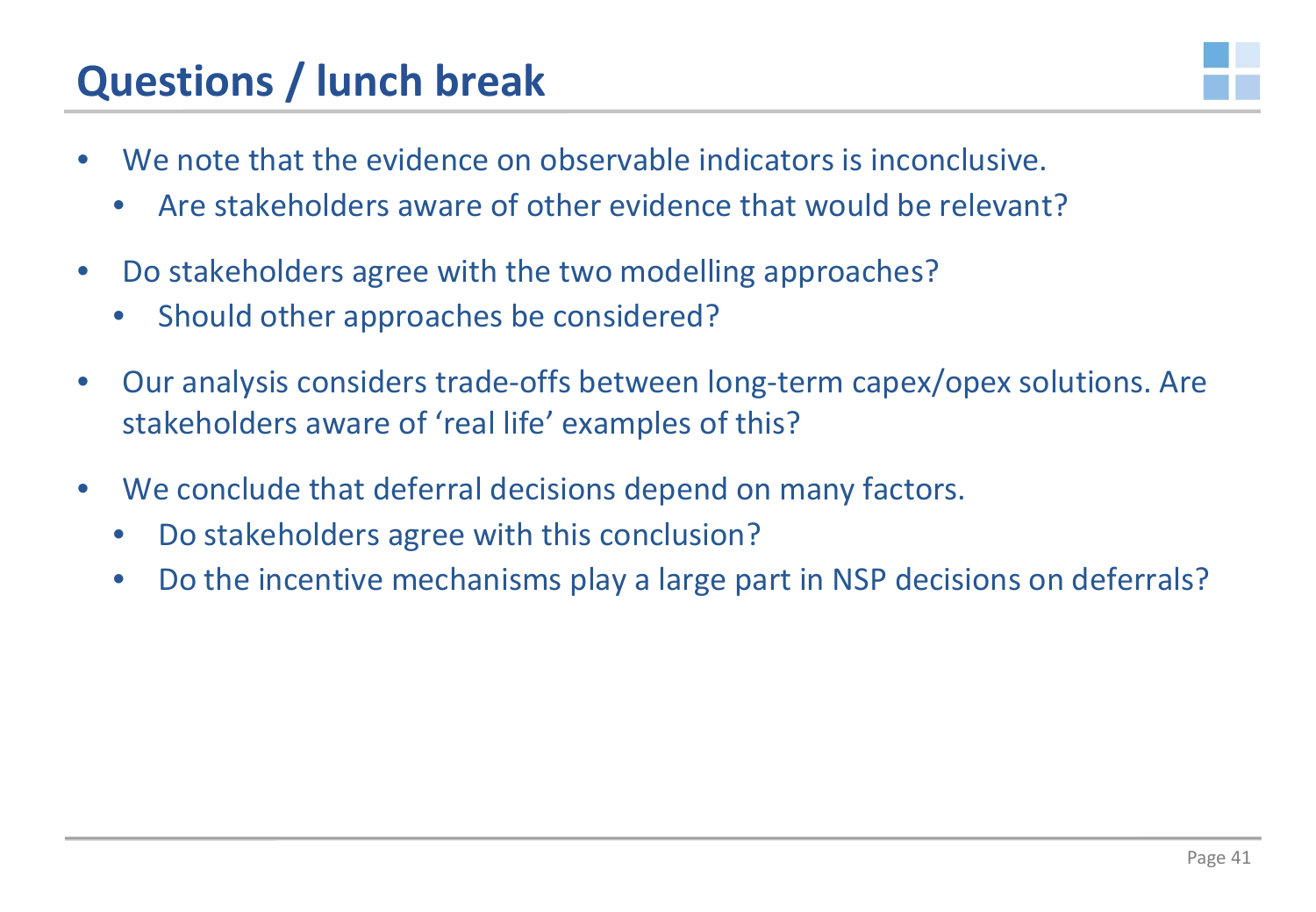

### 5 **OTHER INCENTIVES**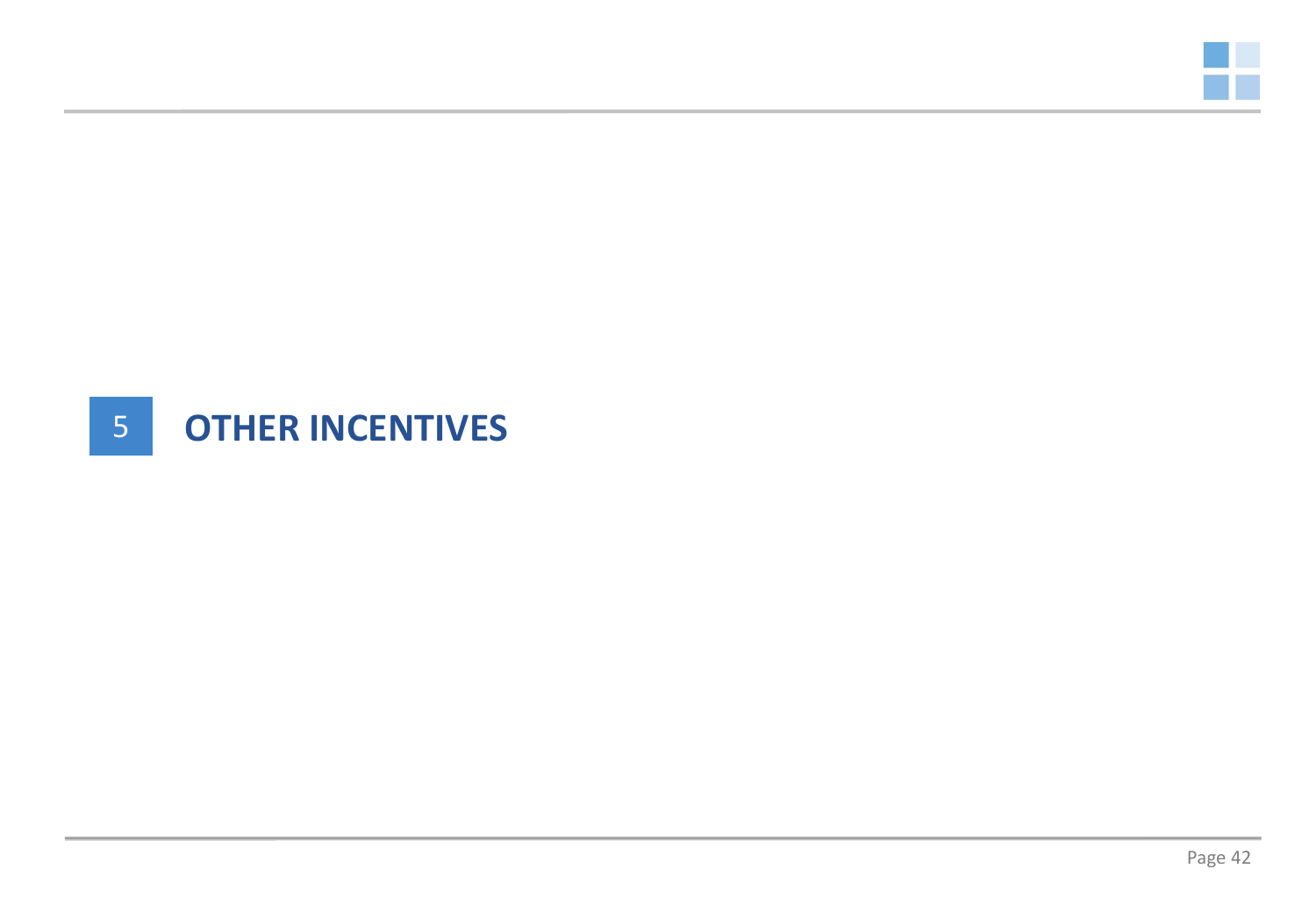## **Overview**



**Previous analysis suggests a range of potential contributors to a capex bias, beyond the regulatory financial incentives**

| <b>Factor</b>                   | <b>Rationale</b>                                                                                                                                                                                                                                                                                               |
|---------------------------------|----------------------------------------------------------------------------------------------------------------------------------------------------------------------------------------------------------------------------------------------------------------------------------------------------------------|
| 1. Focus on<br>RAB growth       | Corporate/investor focus on RAB as driver of earnings growth and long-<br>term stable revenue streams.                                                                                                                                                                                                         |
| 2. Risk aversion                | Corporate/investor preference to avoid solutions that are higher risk<br>$\bullet$<br>(greater variability in outcomes), even though they may have a lower<br>expected cost.<br>• To extent that innovative opex solutions are (or are perceived to be)<br>higher risk, could influence capex/opex trade offs. |
| 3. Reputational<br>incentives   | • (Perceived) impact of capex/opex solutions on service standards and NSP<br>ranking in benchmarking assessment.                                                                                                                                                                                               |
| 4. NSP culture<br>and skill mix | • Company preferences for particular solutions may reflect:<br>Ownership (state / private)<br>Professional background of staff<br>$\bullet$<br>Organisational structures that separate opex/capex decision making<br>$\bullet$<br>NSP familiarity with non-network options.<br>$\bullet$                       |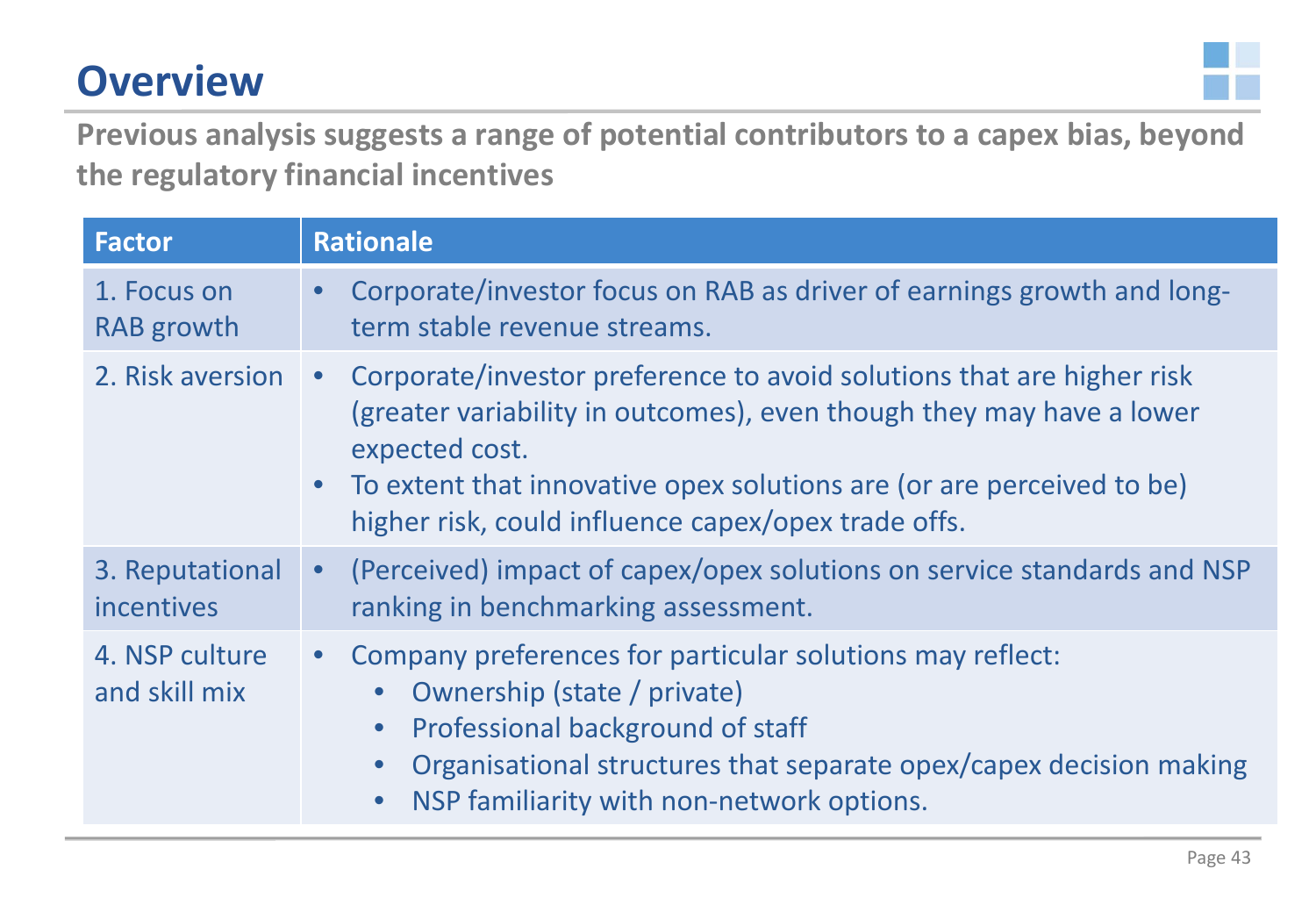#### **RAB growth**



**Why might NSPs/investors have a general preference for RAB growth?**

- Commentators have suggested that NSPs may focus on growing the RAB because it enables them to 'earn a return' (while opex does not) and the return is stable over time
	- Higher RAB would increase absolute profit level (other factors held equal).
	- But scope to earn return above opportunity cost of capital depends on WACC outperformance.
	- In theory, would not expect NSP to choose RAB growth (instead of more efficient opex solution), unless actual WACC was below the allowed level.
- Nonetheless, review of selected analyst coverage is broadly consistent with a view that RAB growth is a *generally* desirable outcome.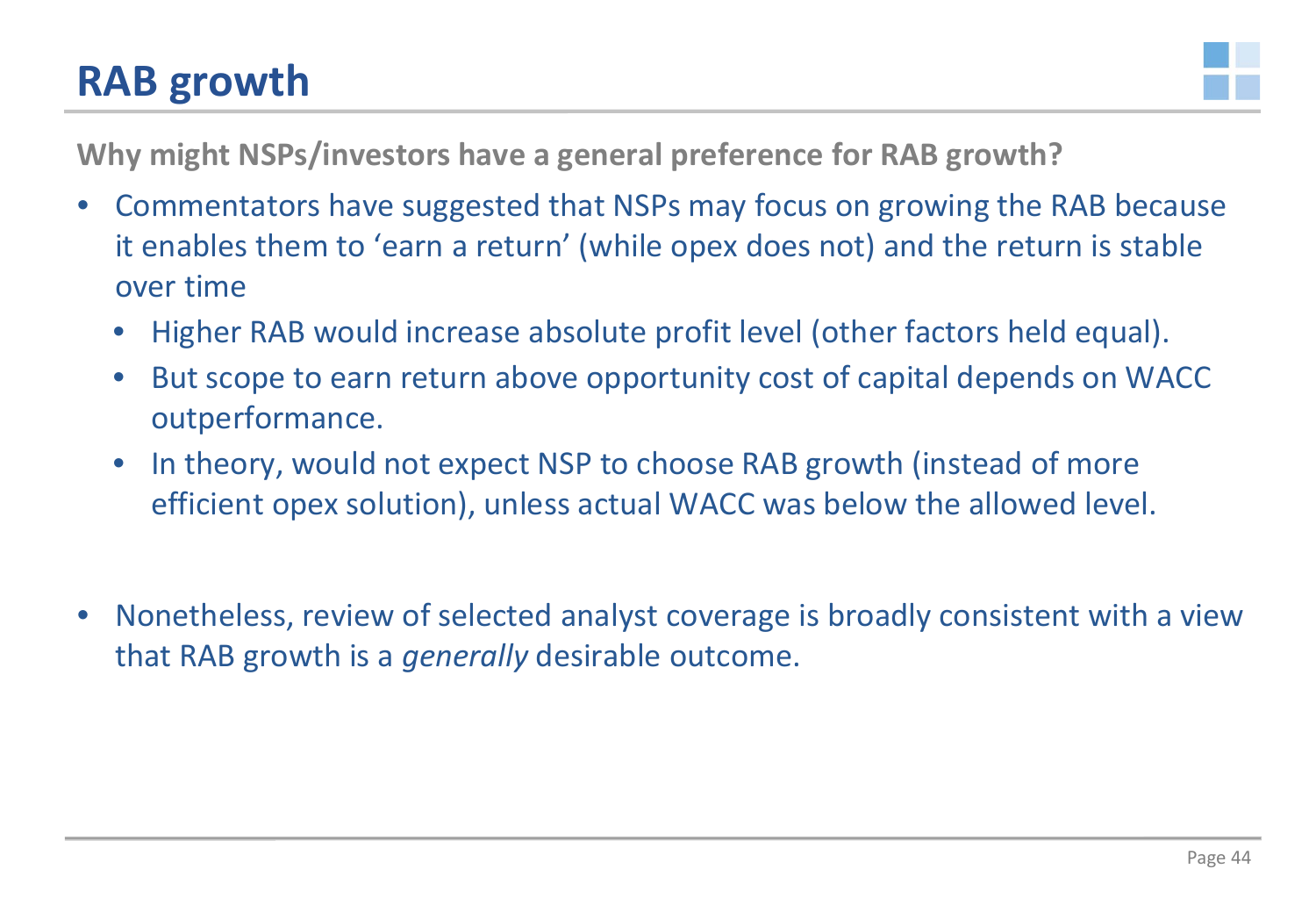## **RAB-focussed regulatory framework**



**The nature of the framework itself may influence preferences**

- Current framework developed with a RAB-based approach at its heart.
	- Anecdotal evidence suggests current investors are comfortable with the longrun stable returns under this framework.
	- This may create a self-reinforcing capex bias.
- Shift to opex would reduce investment requirements, but also change them.
	- NSP operational leverage decreases.
	- Uncertainty over NSP liabilities increases.
- Equity may be needed to support working capital requirements  $-$  a different proposition to funding capital expenditure backed by the RAB.
- Under the current framework, this could plausibly discourage NSPs from adopting a higher proportion of opex-based solutions.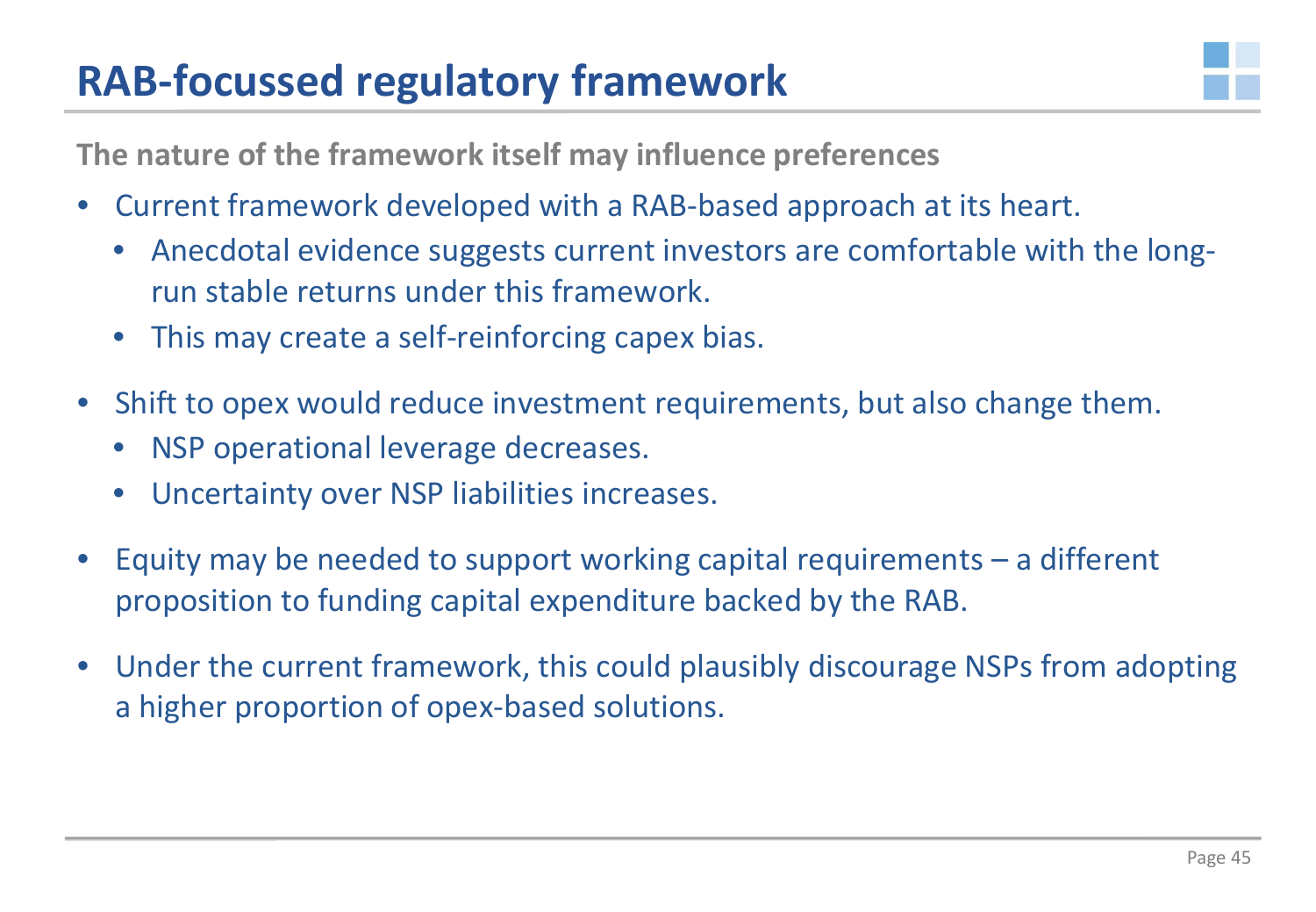#### **Risk aversion**



**Are opex solutions perceived as higher risk?**

- Investors / debt providers likely interested in how NSPs manage business-specific risk.
- If opex perceived as increasing company risk, could contribute to a capex bias:
	- Risks managing contracts with third-parties.
	- Uncertainty over how long-term opex contracts could be treated under the cost assessment.
	- Relative to upfront capex, greater degree of cost uncertainty.
	- Uncertainty over expected technical performance.
- These risks have been noted by NSPs in various contexts.
- Plausible contributing factor, although cannot establish extent of impact.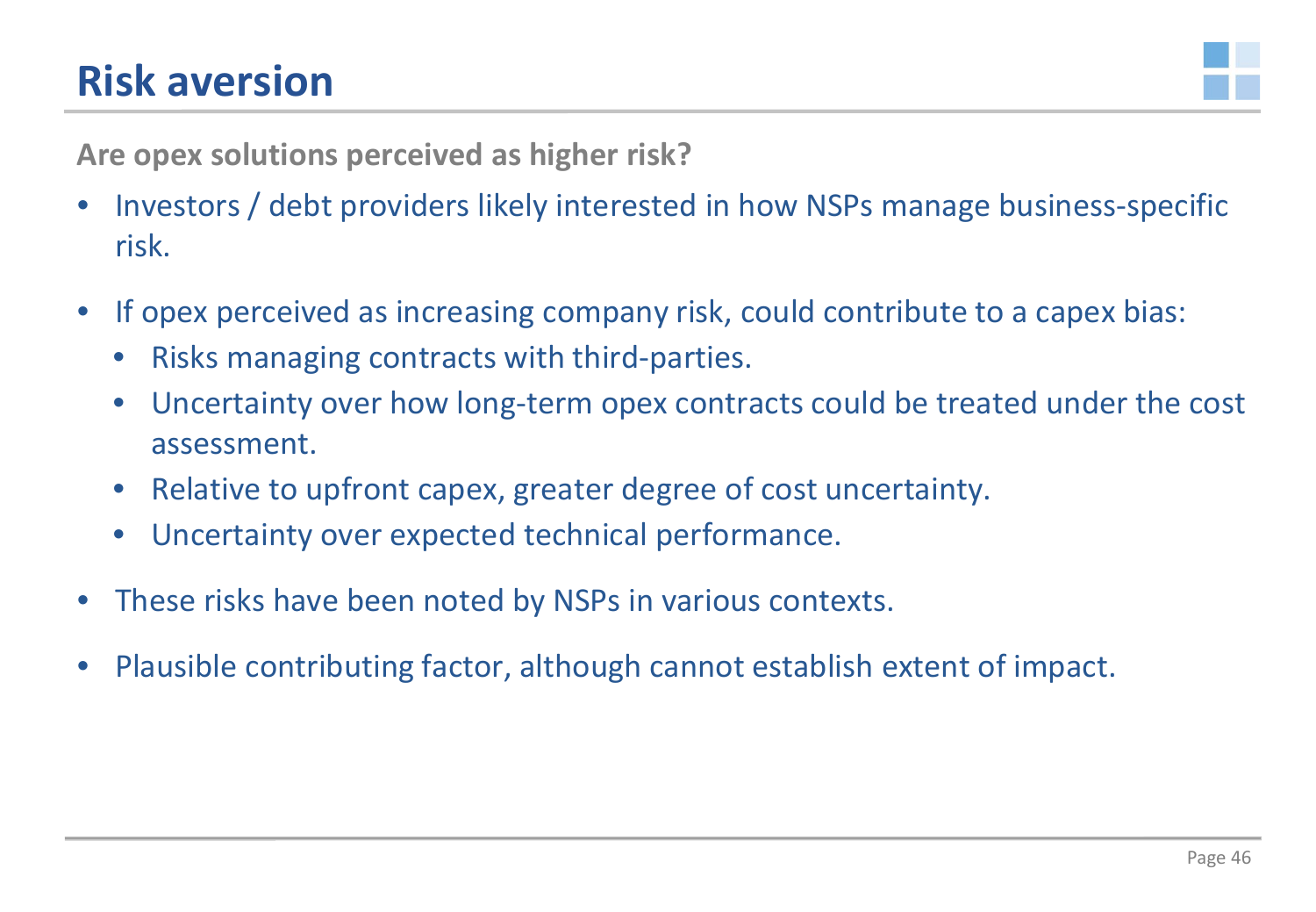## **Other factors**



**Reputational / cultural incentives could also impact choices**

- Reputational concerns likely to centre on:
	- Providing network services in a reliable and safe way.
	- Being assessed as an efficient service provider.
	- Anecdotal evidence suggests management may place a relatively high weight on these factors.
- Organisational factors could also influence incentives, for example
	- State-owned NSPs could have different objectives.
	- NSP skill mix or organisational structure could plausibly have an impact.
	- More difficult to infer a particular opex/capex preference from this.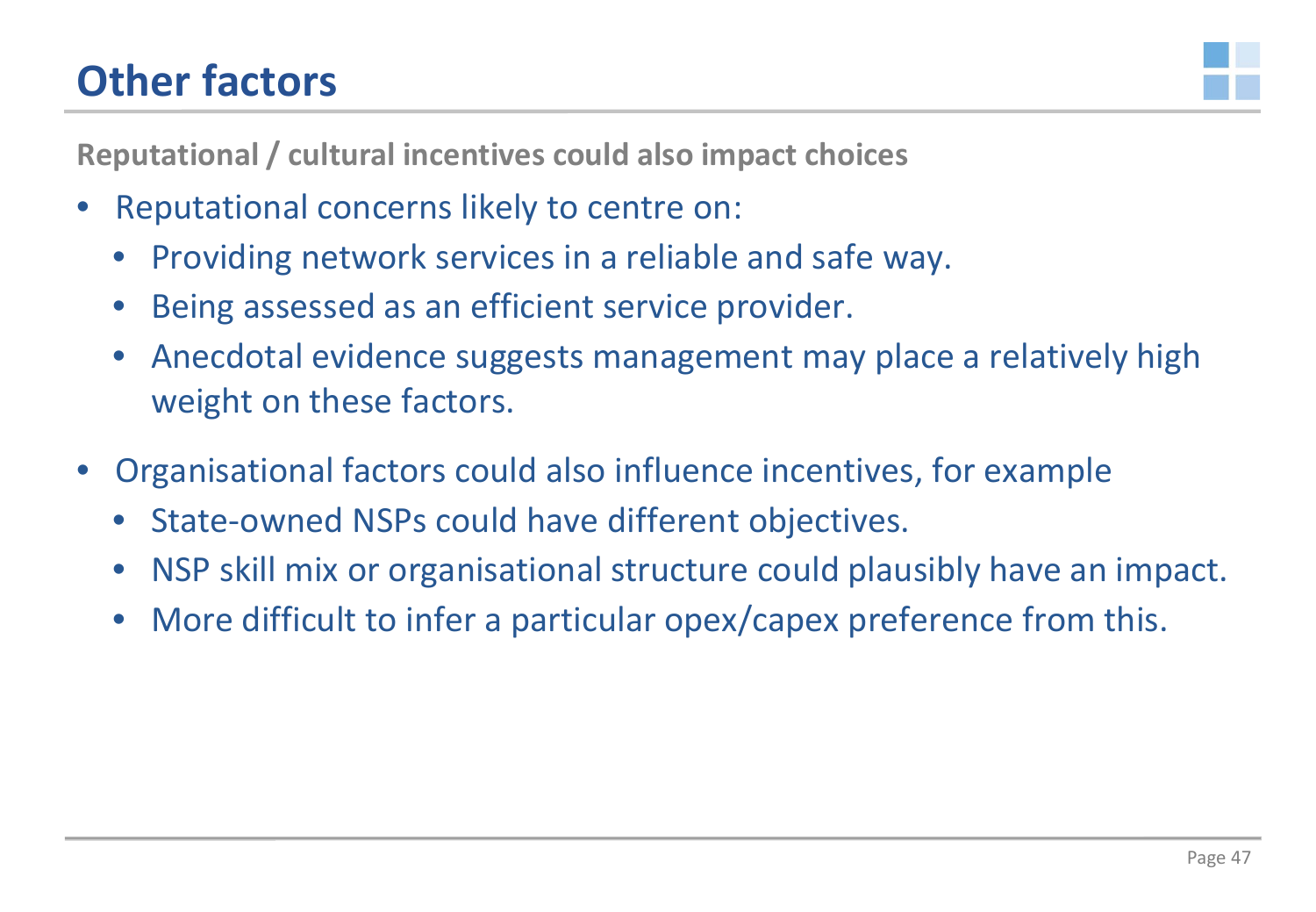#### **Summary**



**Factors identified could plausibly influence NSP decisions**

- Evidence on these factors is subjective.
- But on balance, more likely to support a preference for capex than not.
	- Perception that RAB growth, and long-term stability of returns, is positive for investors.
	- Plausible that alternative / innovative opex solutions may be perceived as higher risk, even if their expected cost is lower.
	- Perception of opex solutions as higher risk may tend to favour capex, to reduce variability around expected returns and reduce reputational risk.
- Under the current RAB-focussed framework, these factors could plausibly contribute to a preference for capex solutions rather than opex.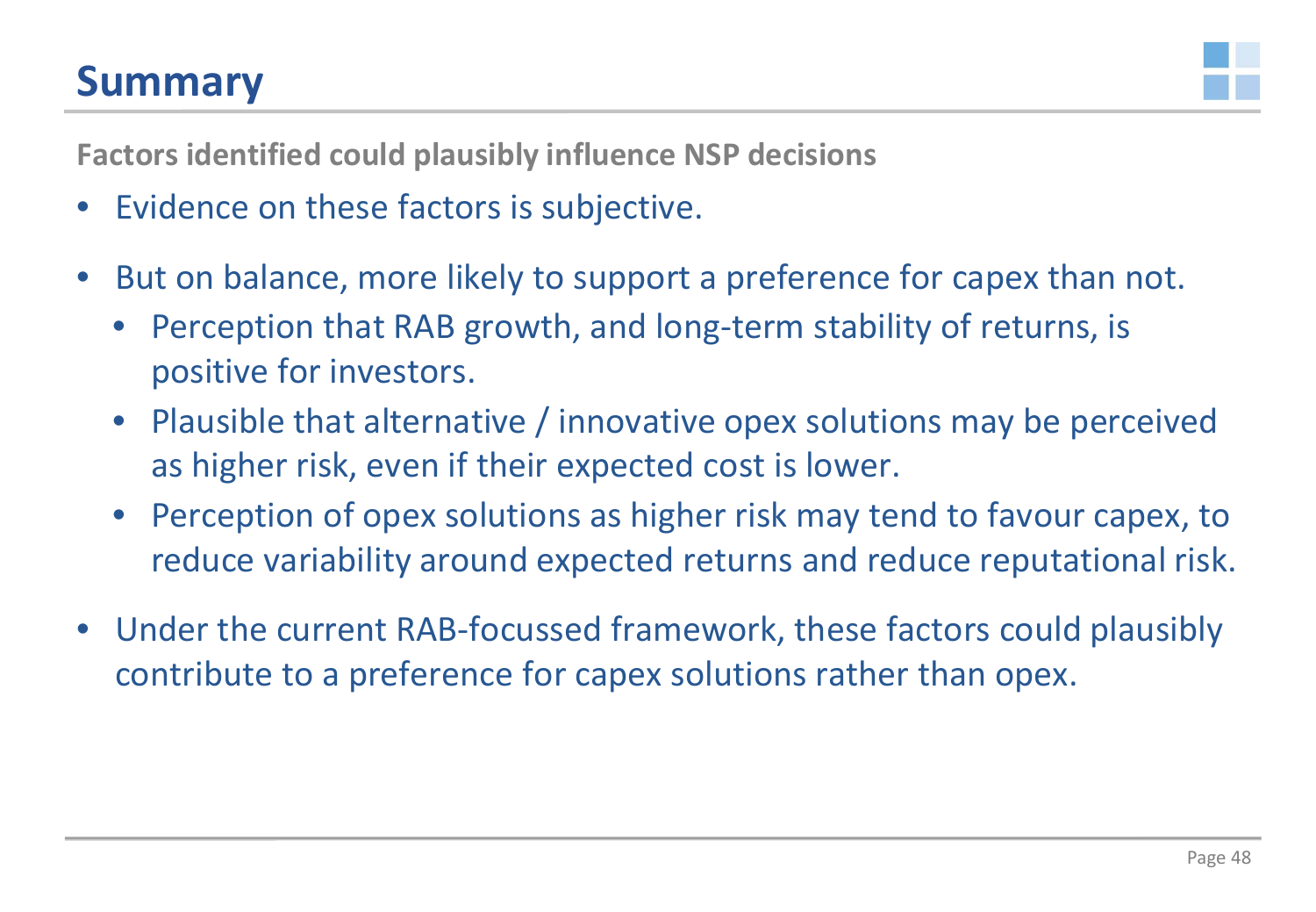

### 6 **CONCLUSIONS**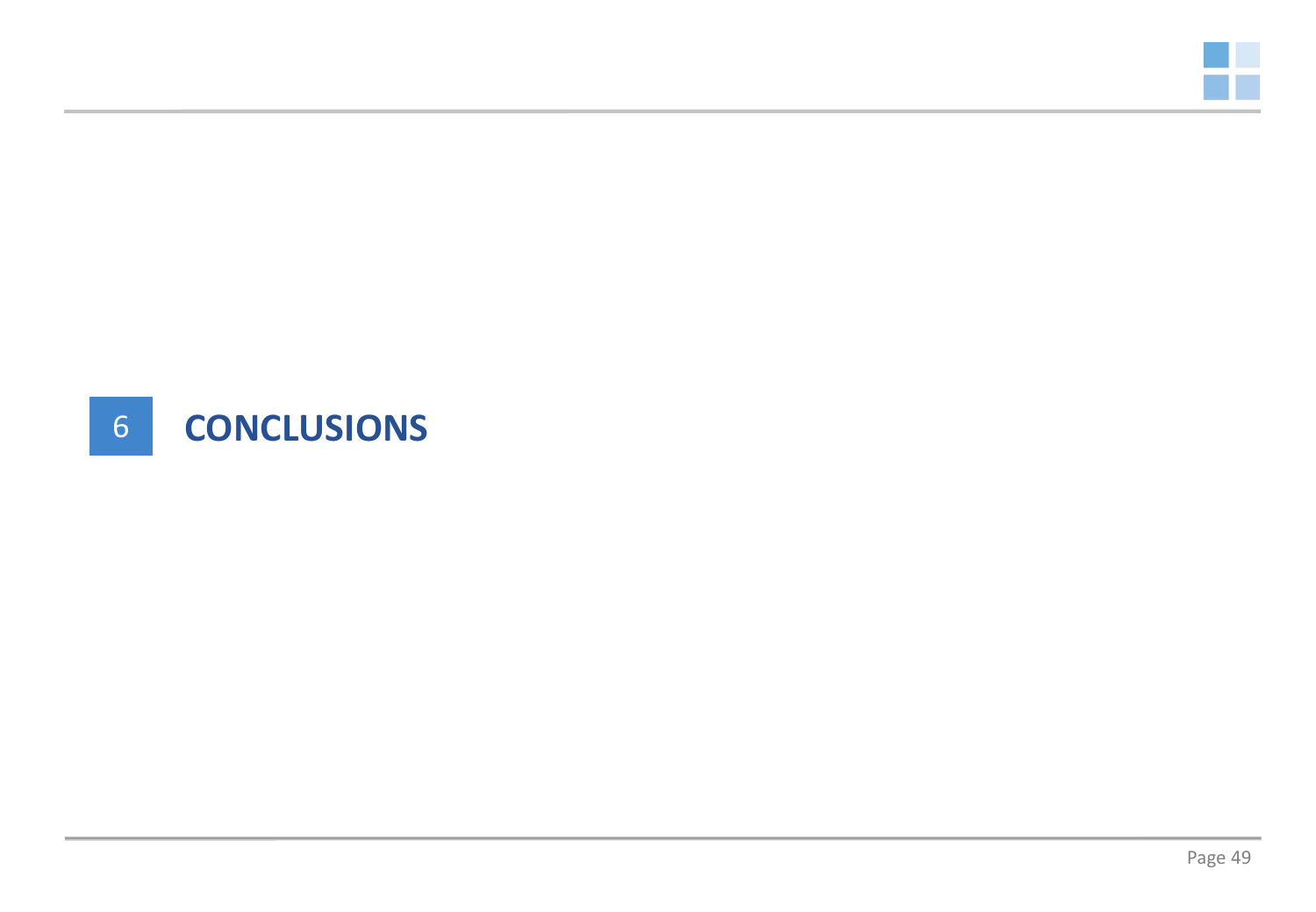## **Conclusions**



**Clear that incentives are not equalised across opex and capex**

- Evidence does **not point conclusively to a systematic bias**
	- CESS / DMIS have improved balance of incentives across opex and capex, but not in all cases.
	- Modelling of financial incentives indicates that NSPs could face a capex bias, or a weak opex bias, depending on the approach and assumptions.
	- More qualitative analysis indicates NSP/investor preferences for long-term, stable cash flows. Combined with the current RAB-focussed regulatory framework and greater revenue uncertainty under a more opex-intensive business model, this points towards a preference for capex.
- Does not appear that incentives are always balanced.
	- Different biases may prevail at different times. The modelled opex bias is weaker than the modelled capex bias
	- Complex interactions between incentive mechanisms increases the risk of unintended outcomes.
- Under separate opex and capex incentive mechanisms, there is **no simple fix** to equalise incentives in all circumstances.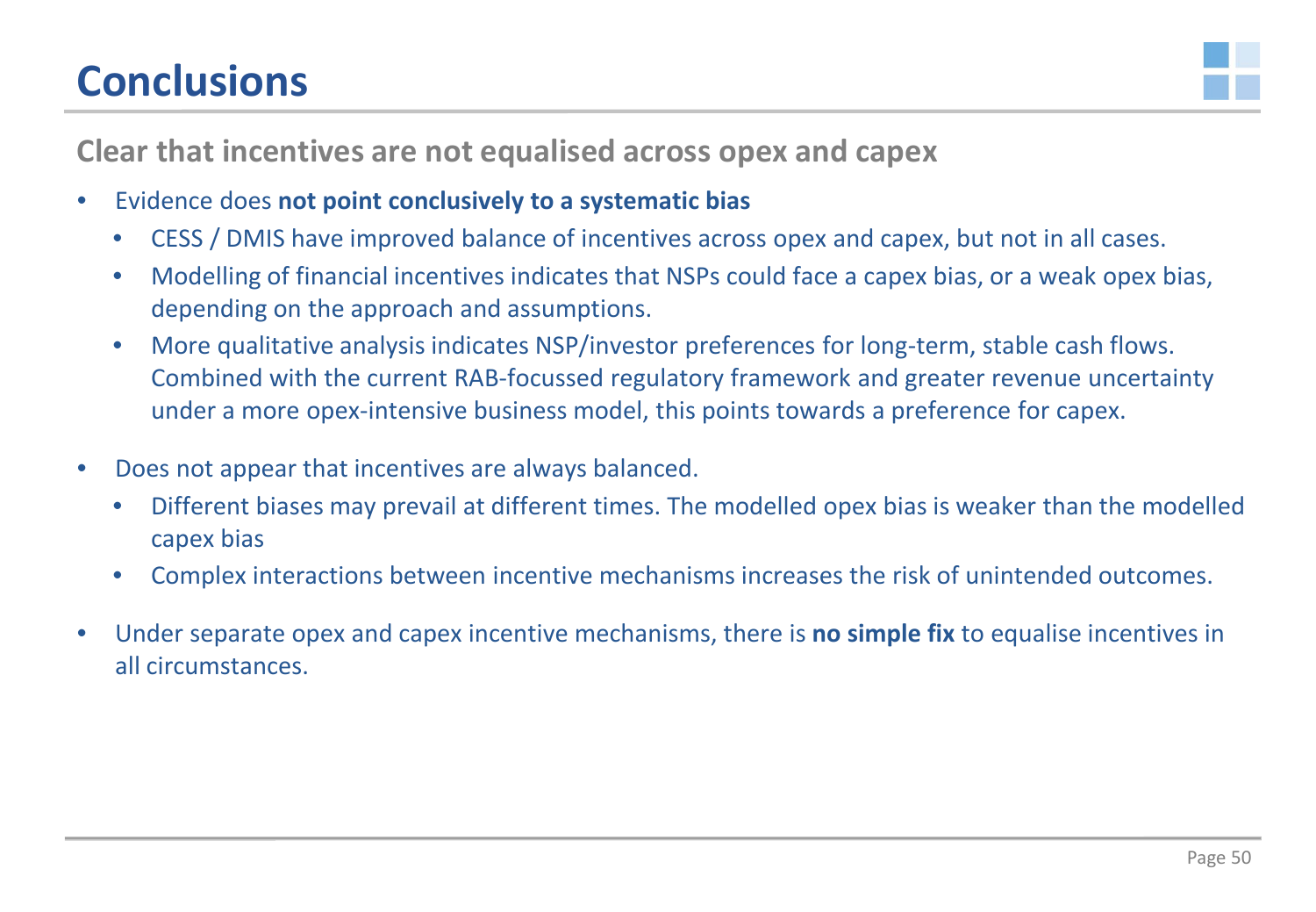## **Questions**



- Do stakeholders agree with our conclusions on the more qualitative factors?
- Are there other qualitative factors that should be considered?